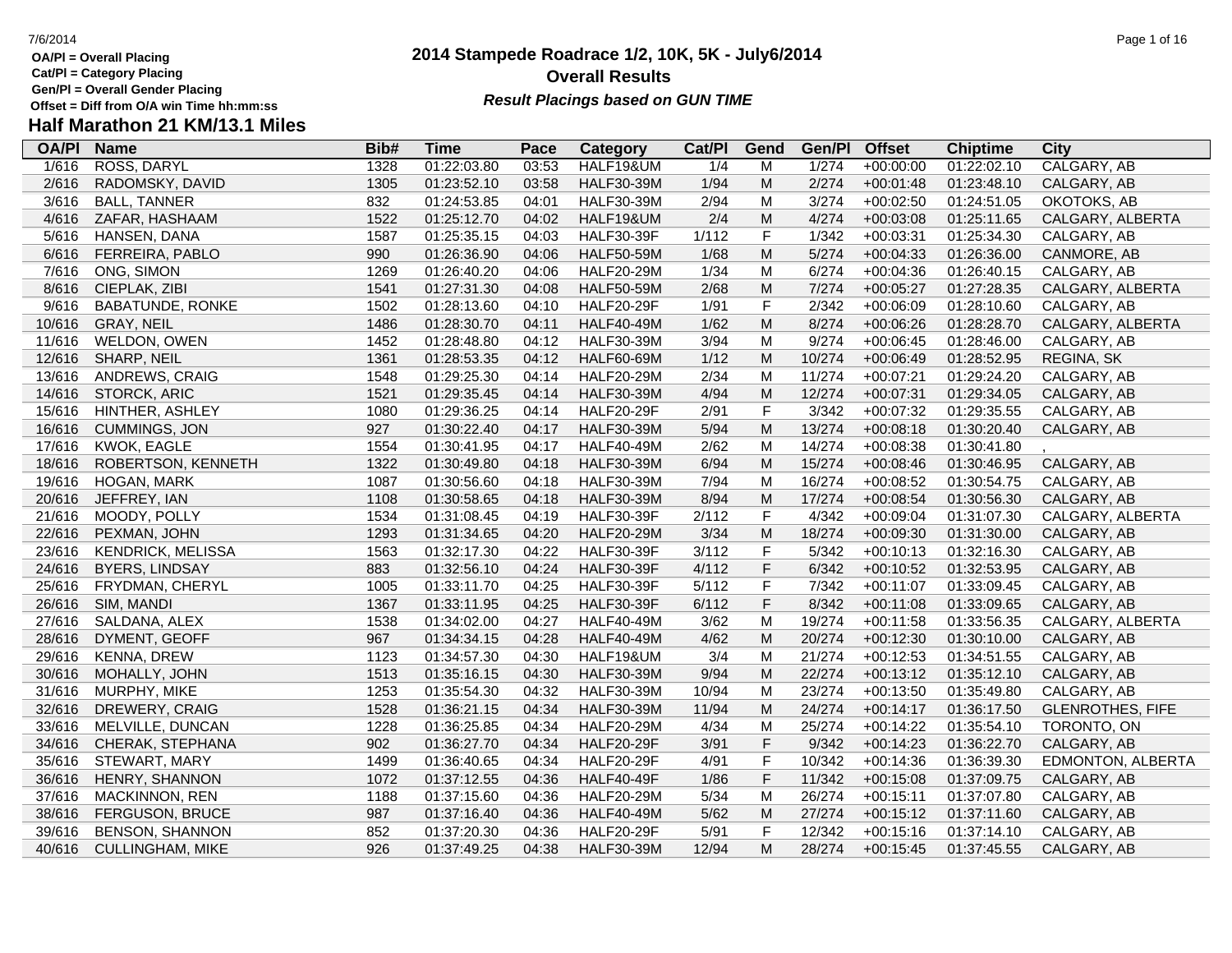- **OA/Pl = Overall Placing**
- **Cat/Pl = Category Placing**
- **Gen/Pl = Overall Gender Placing**
- **Half Marathon 21 KM/13.1 Miles**

### **OA/Pl Name Bib# Time Category Cat/Pl Gen/Pl Pace Category Cat/PI Gend Gen/PI Offset Chiptime City**<br>04:38 HALF30-39M 13/94 M 29/274 +00:15:53 01:37:53.80 CALGARY.AB 41/616 PARR, CHAD 1535 01:37:56.95 04:38 HALF30-39M 13/94 M 29/274 +00:15:53 01:37:53.80 CALGARY, AB 42/616 LAMMERS-POTTAGE, ANDREA 1153 01:37:58.40 04:38 HALF20-29F 6/91 F 13/342 +00:15:54 01:37:54.50 LETHBRIDGE, AB 43/616 MCMECHAN, KRISTIE 1226 01:38:28.20 04:40 HALF30-39F 7/112 F 14/342 +00:16:24 01:38:22.30 CALGARY, AB 44/616 MARKS, JENNIFER 1201 01:38:28.75 04:40 HALF40-49F 2/86 F 15/342 +00:16:24 01:38:23.45 CALGARY, AB 45/616 WILSON, PAUL 1462 01:38:31.40 04:40 HALF30-39M 14/94 M 30/274 +00:16:27 01:38:28.00 CALGARY, AB 46/616 BECKING, LEANNE 842 01:38:51.10 04:41 HALF20-29F 7/91 F 16/342 +00:16:47 01:38:46.30 CALGARY, AB 47/616 KOHRS, RUSSELL 1136 01:39:14.60 04:42 HALF19&UM 4/4 M 31/274 +00:17:10 01:39:05.45 CALGARY, AB 48/616 WILD, ADRIANA 1459 01:39:16.10 04:42 HALF30-39F 8/112 F 17/342 +00:17:12 01:39:14.70 CALGARY, AB 49/616 CONSTABLE, BRUCE 914 01:39:42.00 04:43 HALF50-59M 3/68 M 32/274 +00:17:38 01:39:33.10 CALGARY, AB 50/616 CURRIE, MELISSA 1527 01:39:53.00 04:44 HALF30-39F 9/112 F 18/342 +00:17:49 01:39:48.95 CALGARY, AB 51/616 IZETT, DAVID 1103 01:39:53.60 04:44 HALF30-39M 15/94 M 33/274 +00:17:49 01:39:49.20 CALGARY, AB 52/616 BAYLIS, THOMAS 841 01:40:09.25 04:44 HALF30-39M 16/94 M 34/274 +00:18:05 01:40:04.00 CALGARY, AB 53/616 BORGLI, JOAR KARLING 863 01:40:13.70 04:45 HALF20-29M 6/34 M 35/274 +00:18:09 01:40:10.05 RIGA, RIGA 54/616 GARRIES, RUSSELL 1014 01:40:23.45 04:45 HALF40-49M 6/62 M 36/274 +00:18:19 01:40:12.20 CALGARY, AB 55/616 ALBINATI, KEITH 808 01:40:35.70 04:46 HALF50-59M 4/68 M 37/274 +00:18:31 01:40:30.35 CALGARY, AB 56/616 BUSTAMANTE, GIOVANNI 1569 01:40:51.10 04:46 HALF40-49M 7/62 M 38/274 +00:18:47 01:40:44.55 CALGARY, AB 57/616 DUNN, CHRIS 966 01:40:56.50 04:47 HALF30-39M 17/94 M 39/274 +00:18:52 01:40:46.55 LANGDON, AB 58/616 BOURQUE, RENE 864 01:41:05.40 04:47 HALF40-49M 8/62 M 40/274 +00:19:01 01:40:58.40 CALGARY, AB 59/616 WHITTAKER, REILLY 1456 01:41:05.90 04:47 HALF20-29F 8/91 F 19/342 +00:19:02 01:40:59.85 CALGARY, AB 60/616 PETKAU, JUSTIN 1289 01:41:21.50 04:48 HALF30-39M 18/94 M 41/274 +00:19:17 01:41:19.25 CALGARY, AB 61/616 REMPEL, DARREN 1585 01:41:22.55 04:48 HALF30-39M 19/94 M 42/274 +00:19:18 01:41:17.55 CALGARY, AB 62/616 LADOUCEUR, COREY 1150 01:41:34.90 04:48 HALF20-29M 7/34 M 43/274 +00:19:31 01:41:33.50 CALGARY, AB 63/616 FREEMAN, COLIN 1000 01:41:37.45 04:49 HALF30-39M 20/94 M 44/274 +00:19:33 01:41:32.70 CALGARY, AB 64/616 SHEIL, NEVIN 1363 01:41:49.40 04:49 HALF40-49M 9/62 M 45/274 +00:19:45 01:41:38.80 AIRDRIE, AB 65/616 RIDLING, MIKE 1495 01:42:14.90 04:50 HALF30-39M 21/94 M 46/274 +00:20:11 01:42:06.65 CALGARY, AB 66/616 GUMINSKI, JANEK 1046 01:42:17.90 04:50 HALF40-49M 10/62 M 47/274 +00:20:14 01:42:10.95 CALGARY, AB 67/616 WILLIAMSON, WALTER JOHN 1461 01:42:21.45 04:51 HALF40-49M 11/62 M 48/274 +00:20:17 01:42:17.45 CALGARY, AB 68/616 WYLLIE, DOUG 1469 01:42:24.60 04:51 HALF50-59M 5/68 M 49/274 +00:20:20 01:42:13.15 CALGARY, AB 69/616 BENKE, MIKE 847 01:42:27.45 04:51 HALF30-39M 22/94 M 50/274 +00:20:23 01:41:24.35 CALGARY, AB 70/616 GOLDRING, NICK 1031 01:42:28.45 04:51 HALF40-49M 12/62 M 51/274 +00:20:24 01:41:53.90 CALGARY, AB 71/616 WALKER, DON 1440 01:42:28.50 04:51 HALF30-39M 23/94 M 52/274 +00:20:24 01:41:58.90 CALGARY, AB 72/616 ARMENEAU, MICHAEL 1523 01:42:41.10 04:52 HALF30-39M 24/94 M 53/274 +00:20:37 01:42:34.50 CALGARY, ALBERTA 73/616 NISCAK, DAVID 1264 01:42:41.15 04:52 HALF30-39M 25/94 M 54/274 +00:20:37 01:42:33.65 CALGARY, AB 74/616 DIEP, TONY 951 01:42:43.75 04:52 HALF20-29M 8/34 M 55/274 +00:20:39 01:42:02.20 BROOKS, AB 75/616 STUART, ROB 1540 01:42:57.20 04:52 HALF30-39M 26/94 M 56/274 +00:20:53 01:42:53.65 CALGARY, ALBERTA 76/616 GANGULY, NILANJAN 1012 01:43:00.90 04:52 HALF40-49M 13/62 M 57/274 +00:20:57 01:42:43.70 CALGARY, AB 77/616 ROBICHAUD, LEIGHAM 1496 01:43:13.90 04:53 HALF30-39M 27/94 M 58/274 +00:21:10 01:43:13.75 CALGARY, ALBERTA 78/616 STRUEBY, JILL 1393 01:43:18.10 04:53 HALF30-39F 10/112 F 20/342 +00:21:14 01:41:08.10 CALGARY, AB 79/616 RUSSOUW, NICO 1334 01:43:25.20 04:54 HALF30-39M 28/94 M 59/274 +00:21:21 01:43:20.00 PIKETBERG, WESTERN CA 80/616 TRAN, WILLIAM 1418 01:43:27.80 04:54 HALF20-29M 9/34 M 60/274 +00:21:24 01:43:20.60 CALGARY, AB

## **Overall Results**

**Result Placings based on GUN TIME** 

**2014 Stampede Roadrace 1/2, 10K, 5K - July6/2014**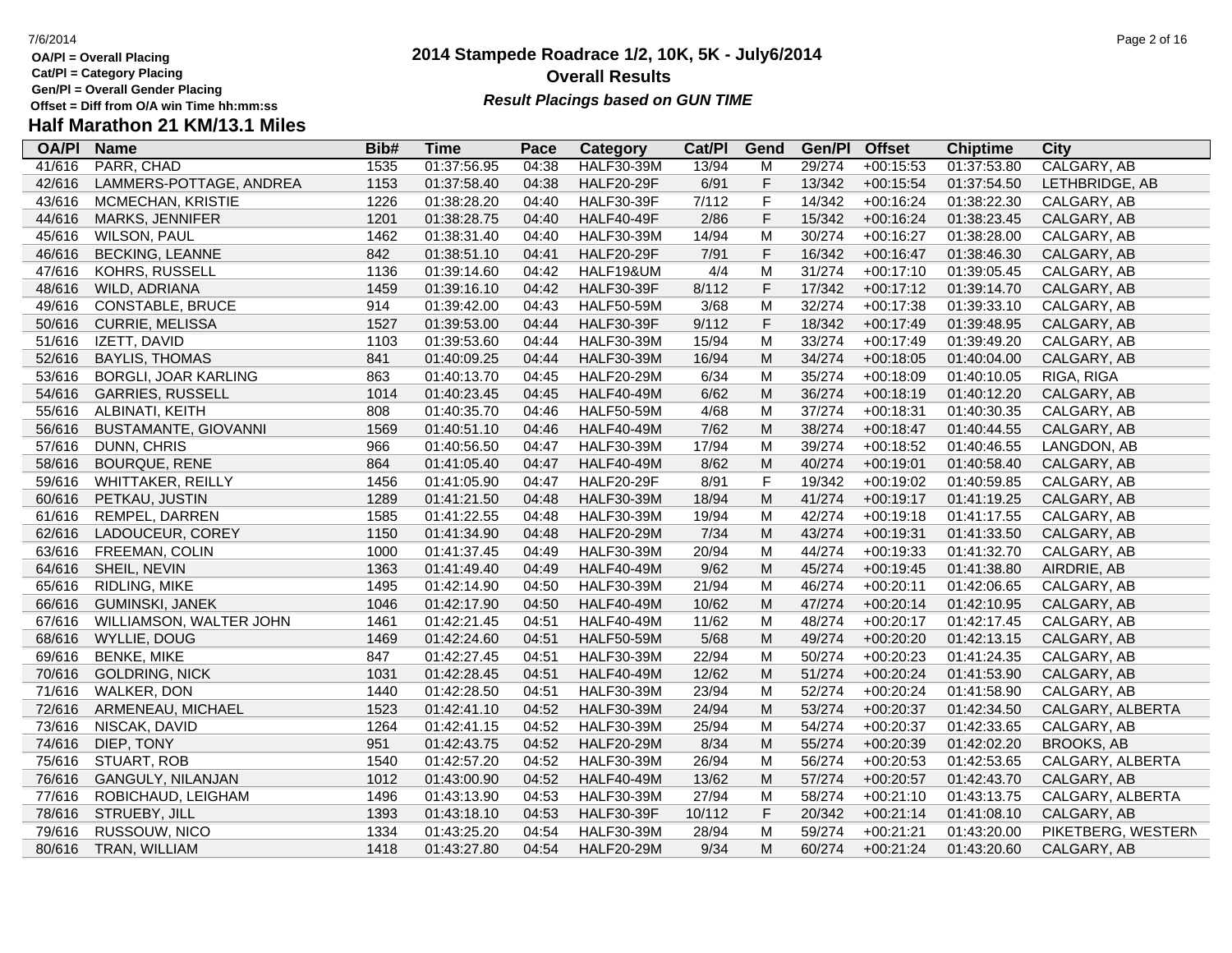- **Cat/Pl = Category Placing**
- **Gen/Pl = Overall Gender Placing**
- **Half Marathon 21 KM/13.1 Miles**

### **2014 Stampede Roadrace 1/2, 10K, 5K - July6/2014** 7/6/2014 Page 3 of 16 **Overall Results**

| <b>OA/PI</b> | <b>Name</b>             | Bib# | Time        | Pace  | Category          | Cat/PI | Gend        | Gen/Pl | <b>Offset</b> | <b>Chiptime</b> | City           |
|--------------|-------------------------|------|-------------|-------|-------------------|--------|-------------|--------|---------------|-----------------|----------------|
| 81/616       | KEAY, AGATHA            | 1120 | 01:43:38.90 | 04:54 | <b>HALF20-29F</b> | 9/91   | F           | 21/342 | $+00:21:35$   | 01:43:32.95     | CALGARY, AB    |
| 82/616       | STRUBLE, ERIN           | 1392 | 01:43:44.95 | 04:55 | <b>HALF20-29F</b> | 10/91  | $\mathsf F$ | 22/342 | $+00:21:41$   | 01:43:05.20     | CALGARY, AB    |
| 83/616       | ANDERSON, AMY           | 816  | 01:43:46.55 | 04:55 | <b>HALF50-59F</b> | 1/39   | F           | 23/342 | $+00:21:42$   | 01:43:43.30     | CALGARY, AB    |
| 84/616       | <b>OVEREND, BILL</b>    | 1271 | 01:44:04.25 | 04:55 | <b>HALF50-59M</b> | 6/68   | M           | 61/274 | $+00:22:00$   | 01:43:39.70     | CALGARY, AB    |
| 85/616       | SMITH, STEVE            | 1378 | 01:44:14.05 | 04:56 | <b>HALF50-59M</b> | 7/68   | M           | 62/274 | $+00:22:10$   | 01:43:31.45     | CALGARY, AB    |
| 86/616       | YAU, CHRISTINE          | 1471 | 01:44:16.65 | 04:56 | <b>HALF30-39F</b> | 11/112 | $\mathsf F$ | 24/342 | $+00:22:12$   | 01:44:13.00     | CALGARY, AB    |
| 87/616       | HEDGES, JO-ANN          | 1067 | 01:44:26.60 | 04:57 | <b>HALF40-49F</b> | 3/86   | $\mathsf F$ | 25/342 | $+00:22:22$   | 01:44:21.55     | CALGARY, AB    |
| 88/616       | TOFFELMIRE, TERRY       | 1412 | 01:44:34.95 | 04:57 | <b>HALF30-39F</b> | 12/112 | $\mathsf F$ | 26/342 | $+00:22:31$   | 01:44:27.75     | CALGARY, AB    |
| 89/616       | FUNK, RON               | 1007 | 01:44:36.70 | 04:57 | <b>HALF40-49M</b> | 14/62  | M           | 63/274 | $+00:22:32$   | 01:44:25.05     | AIRDRIE, AB    |
| 90/616       | FERREIRA, LAURA         | 988  | 01:44:39.15 | 04:57 | <b>HALF20-29F</b> | 11/91  | $\mathsf F$ | 27/342 | $+00:22:35$   | 01:44:33.00     | CANMORE, AB    |
| 91/616       | PEPLINSKI, STEVE        | 1580 | 01:44:39.35 | 04:57 | <b>HALF40-49M</b> | 15/62  | M           | 64/274 | $+00:22:35$   | 01:44:31.00     | CALGARY, AB    |
| 92/616       | <b>WHITTAKER, LAURA</b> | 1455 | 01:44:46.35 | 04:57 | <b>HALF40-49F</b> | 4/86   | $\mathsf F$ | 28/342 | $+00:22:42$   | 01:44:40.50     | CALGARY, AB    |
| 93/616       | PATERSON, SHANE         | 1281 | 01:44:51.60 | 04:58 | <b>HALF30-39M</b> | 29/94  | M           | 65/274 | $+00:22:47$   | 01:44:41.05     | CALGARY, AB    |
| 94/616       | CRANSTONE, DAVID        | 921  | 01:44:54.50 | 04:58 | <b>HALF50-59M</b> | 8/68   | M           | 66/274 | $+00:22:50$   | 01:44:44.05     | CALGARY, AB    |
| 95/616       | HALPRIN, DANYAEL        | 1052 | 01:44:56.20 | 04:58 | <b>HALF40-49F</b> | $5/86$ | $\mathsf F$ | 29/342 | $+00:22:52$   | 01:44:46.15     | CALGARY, AB    |
| 96/616       | <b>BENSLER, TIM</b>     | 849  | 01:45:01.30 | 04:58 | <b>HALF40-49M</b> | 16/62  | M           | 67/274 | $+00:22:57$   | 01:44:55.70     | CALGARY, AB    |
| 97/616       | <b>BAKER, STUART</b>    | 830  | 01:45:10.50 | 04:59 | <b>HALF50-59M</b> | 9/68   | M           | 68/274 | $+00:23:06$   | 01:45:04.60     | CALGARY, AB    |
| 98/616       | <b>RENNER, KURT</b>     | 1315 | 01:45:11.35 | 04:59 | <b>HALF50-59M</b> | 10/68  | M           | 69/274 | $+00:23:07$   | 01:44:37.30     | CALGARY, AB    |
| 99/616       | POTVIN, CHARLES         | 1299 | 01:45:13.90 | 04:59 | <b>HALF30-39M</b> | 30/94  | M           | 70/274 | $+00:23:10$   | 01:45:10.20     | CALGARY, AB    |
| 100/616      | <b>VERSFELD, CARRIE</b> | 1433 | 01:45:18.40 | 04:59 | <b>HALF30-39F</b> | 13/112 | $\mathsf F$ | 30/342 | $+00:23:14$   | 01:45:09.60     | CALGARY, AB    |
| 101/616      | <b>BANTLE, GARY</b>     | 835  | 01:45:33.45 | 05:00 | <b>HALF40-49M</b> | 17/62  | M           | 71/274 | $+00:23:29$   | 01:45:25.30     | CALGARY, AB    |
| 102/616      | MARTIN, JORDAN          | 1204 | 01:45:33.60 | 05:00 | <b>HALF20-29M</b> | 10/34  | ${\sf M}$   | 72/274 | $+00:23:29$   | 01:45:16.65     | CALGARY, AB    |
| 103/616      | GUGALA, NATALIE         | 1045 | 01:45:52.60 | 05:01 | <b>HALF20-29F</b> | 12/91  | $\mathsf F$ | 31/342 | $+00:23:48$   | 01:45:47.45     | CALGARY, AB    |
| 104/616      | MISFELDT, DAVID         | 1235 | 01:46:03.75 | 05:01 | <b>HALF50-59M</b> | 11/68  | M           | 73/274 | $+00:23:59$   | 01:45:56.45     | CALGARY, AB    |
| 105/616      | PLATT, RON              | 1586 | 01:46:09.00 | 05:01 | <b>HALF50-59M</b> | 12/68  | M           | 74/274 | $+00:24:05$   | 01:45:53.25     | CALGARY, AB    |
| 106/616      | CAMERON, JULIE          | 885  | 01:46:19.05 | 05:02 | <b>HALF20-29F</b> | 13/91  | $\mathsf F$ | 32/342 | $+00:24:15$   | 01:46:07.95     | CALGARY, AB    |
| 107/616      | <b>KORCHINSKI, EVAN</b> | 1572 | 01:46:34.40 | 05:03 | <b>HALF40-49M</b> | 18/62  | M           | 75/274 | $+00:24:30$   | 01:46:16.15     | CALGARY, AB    |
| 108/616      | <b>BUDGELL, TREVOR</b>  | 878  | 01:46:34.95 | 05:03 | <b>HALF40-49M</b> | 19/62  | M           | 76/274 | $+00:24:31$   | 01:46:25.50     | CALGARY, AB    |
| 109/616      | ALBERTS, MITCHELL       | 807  | 01:46:35.55 | 05:03 | <b>HALF20-29M</b> | 11/34  | M           | 77/274 | $+00:24:31$   | 01:46:11.50     | CALGARY, AB    |
| 110/616      | CHEHOWY, KATIE          | 901  | 01:46:44.00 | 05:03 | HALF19&UF         | 1/7    | $\mathsf F$ | 33/342 | $+00:24:40$   | 01:46:44.00     | CALGARY, AB    |
| 111/616      | RICHARDSON, BARB        | 1319 | 01:47:15.05 | 05:04 | <b>HALF50-59F</b> | 2/39   | $\mathsf F$ | 34/342 | $+00:25:11$   | 01:47:00.70     | CALGARY, AB    |
| 112/616      | <b>MURRAY, KRIS</b>     | 1255 | 01:47:19.20 | 05:05 | <b>HALF20-29F</b> | 14/91  | $\mathsf F$ | 35/342 | $+00:25:15$   | 01:47:11.40     | ST. ALBERT, AB |
| 113/616      | <b>CUSACK, FRAN</b>     | 929  | 01:47:35.55 | 05:05 | <b>HALF50-59F</b> | 3/39   | $\mathsf F$ | 36/342 | $+00:25:31$   | 01:47:26.05     | CALGARY, AB    |
| 114/616      | DUECK, LYNNE            | 964  | 01:47:42.30 | 05:06 | <b>HALF50-59F</b> | 4/39   | $\mathsf F$ | 37/342 | $+00:25:38$   | 01:47:32.85     | CALGARY, AB    |
| 115/616      | MCNAUGHT, PATRICK       | 1227 | 01:47:48.35 | 05:06 | <b>HALF20-29M</b> | 12/34  | M           | 78/274 | $+00:25:44$   | 01:47:39.00     | CALGARY, AB    |
| 116/616      | ROWDEN, NATASHA         | 1331 | 01:47:53.10 | 05:06 | <b>HALF30-39F</b> | 14/112 | $\mathsf F$ | 38/342 | $+00:25:49$   | 01:47:40.20     | CALGARY, AB    |
| 117/616      | <b>GREEN, TANYA</b>     | 1041 | 01:47:55.60 | 05:06 | <b>HALF30-39F</b> | 15/112 | $\mathsf F$ | 39/342 | $+00:25:51$   | 01:47:55.60     | CALGARY, AB    |
| 118/616      | CHRISTENSEN, GREG       | 904  | 01:48:00.30 | 05:07 | <b>HALF40-49M</b> | 20/62  | M           | 79/274 | $+00:25:56$   | 01:47:37.50     | CALGARY, AB    |
| 119/616      | CHOWDHURY, TAREQ        | 903  | 01:48:14.70 | 05:07 | <b>HALF40-49M</b> | 21/62  | M           | 80/274 | $+00:26:10$   | 01:48:06.30     | CALGARY, AB    |
| 120/616      | MCINNES, JOHN           | 1218 | 01:48:19.70 | 05:08 | <b>HALF50-59M</b> | 13/68  | M           | 81/274 | $+00:26:15$   | 01:48:10.35     | CALGARY, AB    |
|              |                         |      |             |       |                   |        |             |        |               |                 |                |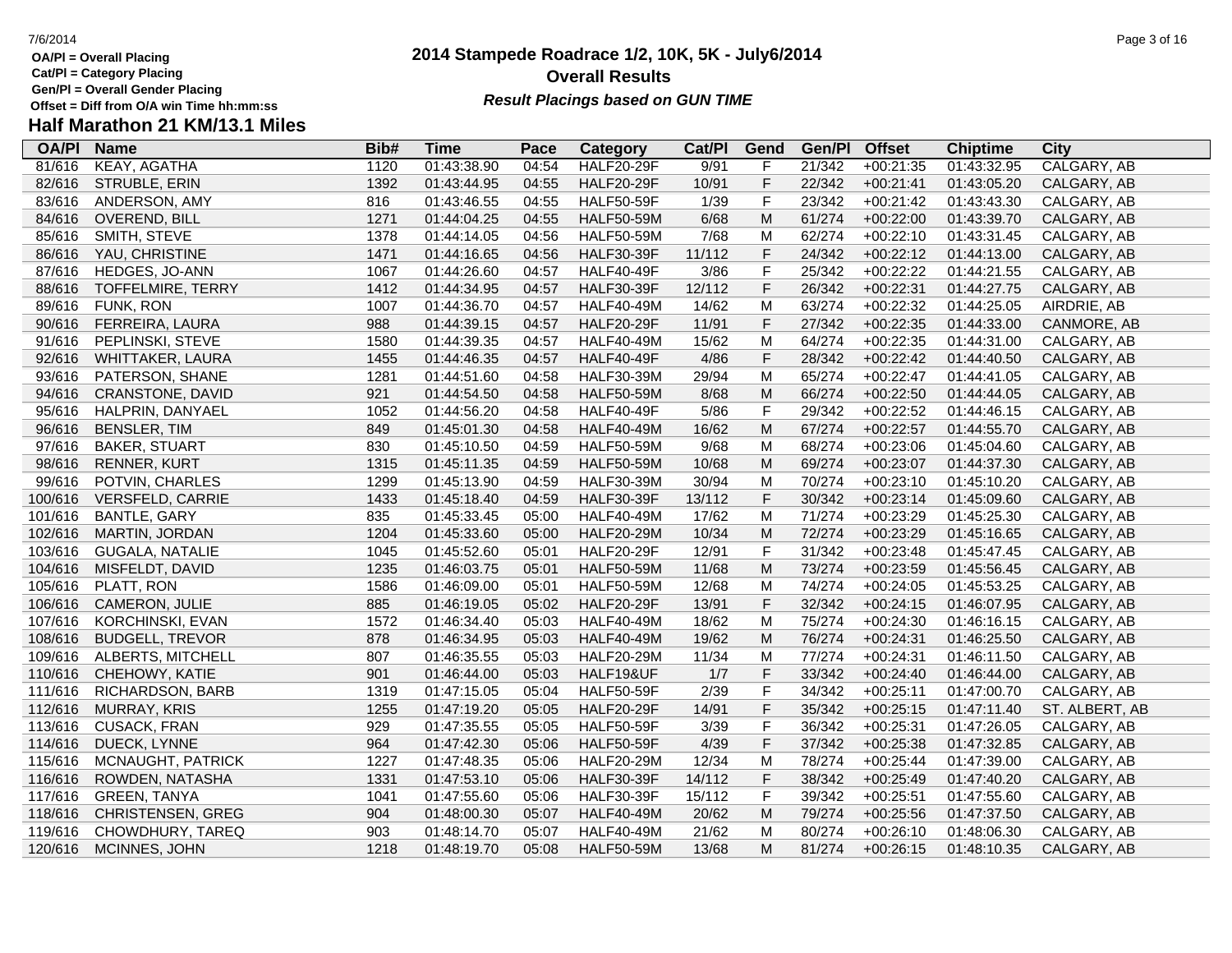- **Cat/Pl = Category Placing**
- **Gen/Pl = Overall Gender Placing**

# **Half Marathon 21 KM/13.1 Miles**

| <b>OA/PI</b> | <b>Name</b>               | Bib# | <b>Time</b> | Pace  | Category          | Cat/PI | Gend        | Gen/Pl  | <b>Offset</b> | <b>Chiptime</b> | <b>City</b>      |
|--------------|---------------------------|------|-------------|-------|-------------------|--------|-------------|---------|---------------|-----------------|------------------|
| 121/616      | MCINNIS, GERARD           | 1219 | 01:48:28.75 | 05:08 | <b>HALF50-59M</b> | 14/68  | M           | 82/274  | $+00:26:24$   | 01:46:29.80     | CALGARY, AB      |
| 122/616      | HOOVER, REG               | 1088 | 01:48:29.05 | 05:08 | <b>HALF60-69M</b> | 2/12   | M           | 83/274  | $+00:26:25$   | 01:48:18.85     | CALGARY, AB      |
| 123/616      | NEALE, CURTIS             | 1259 | 01:48:34.90 | 05:08 | <b>HALF50-59M</b> | 15/68  | M           | 84/274  | $+00:26:31$   | 01:48:16.85     | CALGARY, AB      |
| 124/616      | SLANEY, JOYCE             | 1369 | 01:48:41.45 | 05:09 | <b>HALF50-59F</b> | 5/39   | $\mathsf F$ | 40/342  | $+00:26:37$   | 01:48:22.45     | CALGARY, AB      |
| 125/616      | CHATTEN, KARI             | 900  | 01:48:43.55 | 05:09 | <b>HALF40-49F</b> | 6/86   | $\mathsf F$ | 41/342  | $+00:26:39$   | 01:48:33.35     | CALGARY, AB      |
| 126/616      | JOHNSTON, PAUL            | 1112 | 01:48:51.20 | 05:09 | <b>HALF50-59M</b> | 16/68  | M           | 85/274  | $+00:26:47$   | 01:48:43.90     | CALGARY, AB      |
| 127/616      | VANGILST, JIM             | 1426 | 01:48:58.65 | 05:09 | <b>HALF60-69M</b> | 3/12   | М           | 86/274  | $+00:26:54$   | 01:48:47.20     | DEWINTON, AB     |
| 128/616      | KELLY, KEVIN              | 1121 | 01:49:07.30 | 05:10 | <b>HALF40-49M</b> | 22/62  | M           | 87/274  | $+00:27:03$   | 01:48:54.40     | CALGARY, AB      |
| 129/616      | DI PALMA, VANESSA         | 948  | 01:49:11.50 | 05:10 | <b>HALF20-29F</b> | 15/91  | $\mathsf F$ | 42/342  | $+00:27:07$   | 01:48:20.05     | CALGARY, AB      |
| 130/616      | <b>VULIC, MARKO</b>       | 1437 | 01:49:19.40 | 05:10 | <b>HALF40-49M</b> | 23/62  | M           | 88/274  | $+00:27:15$   | 01:49:09.70     | CALGARY, AB      |
| 131/616      | LAM, RUSSELL              | 1546 | 01:49:22.60 | 05:11 | <b>HALF20-29M</b> | 13/34  | M           | 89/274  | $+00:27:18$   | 01:49:16.45     | CALGARY, AB      |
| 132/616      | PEMBER, ANDREA            | 1284 | 01:49:29.40 | 05:11 | <b>HALF20-29F</b> | 16/91  | $\mathsf F$ | 43/342  | $+00:27:25$   | 01:49:20.75     | CALGARY, AB      |
| 133/616      | <b>BENSON, LORRAINE</b>   | 851  | 01:49:29.75 | 05:11 | <b>HALF50-59F</b> | 6/39   | $\mathsf F$ | 44/342  | $+00:27:25$   | 01:49:10.95     | CALGARY, AB      |
| 134/616      | RUSH, COLLEEN             | 1332 | 01:49:29.90 | 05:11 | <b>HALF50-59F</b> | 7/39   | $\mathsf F$ | 45/342  | $+00:27:26$   | 01:49:25.40     | CALGARY, AB      |
| 135/616      | SAXENA, SANKALP           | 1345 | 01:49:36.80 | 05:11 | <b>HALF30-39M</b> | 31/94  | M           | 90/274  | $+00:27:33$   | 01:49:24.15     | CALGARY, AB      |
| 136/616      | <b>BABES, LIANE</b>       | 827  | 01:49:37.70 | 05:11 | <b>HALF30-39F</b> | 16/112 | $\mathsf F$ | 46/342  | $+00:27:33$   | 01:49:26.70     | CALGARY, AB      |
| 137/616      | OLAR, JENIFER             | 1268 | 01:49:39.90 | 05:11 | <b>HALF40-49F</b> | 7/86   | $\mathsf F$ | 47/342  | $+00:27:36$   | 01:49:33.50     | STRATHMORE, AB   |
| 138/616      | MACKENZIE, ANDREW         | 1578 | 01:49:42.60 | 05:11 | <b>HALF20-29M</b> | 14/34  | M           | 91/274  | $+00:27:38$   | 01:49:31.45     | CALGARY, AB      |
| 139/616      | HRYNUIK, DALE             | 1094 | 01:49:51.00 | 05:12 | <b>HALF50-59M</b> | 17/68  | M           | 92/274  | $+00:27:47$   | 01:49:42.40     | CALGARY, AB      |
| 140/616      | O CONNELL, KEITH          | 1517 | 01:49:55.15 | 05:12 | <b>HALF30-39M</b> | 32/94  | M           | 93/274  | $+00:27:51$   | 01:49:42.20     | CALGARY, ALBERTA |
| 141/616      | NICHOLS, JOHN             | 982  | 01:50:06.85 | 05:13 | <b>HALF30-39M</b> | 33/94  | M           | 94/274  | $+00:28:03$   | 01:49:49.50     | CALGARY, AB      |
| 142/616      | MULLIGAN, LIAM            | 1251 | 01:50:14.80 | 05:13 | <b>HALF20-29M</b> | 15/34  | M           | 95/274  | $+00:28:11$   | 01:49:54.45     | TORONTO, ON      |
| 143/616      | RAKHRA, RANDY             | 1306 | 01:50:16.90 | 05:13 | <b>HALF30-39M</b> | 34/94  | M           | 96/274  | $+00:28:13$   | 01:49:56.85     | CALGARY, AB      |
| 144/616      | SHARIF, OMEED             | 1360 | 01:50:31.65 | 05:14 | <b>HALF30-39M</b> | 35/94  | M           | 97/274  | $+00:28:27$   | 01:50:18.35     | CALGARY, AB      |
| 145/616      | DORIAN, LISA              | 954  | 01:50:42.95 | 05:14 | HALF40-49F        | 8/86   | $\mathsf F$ | 48/342  | $+00:28:39$   | 01:50:34.15     | CALGARY, AB      |
| 146/616      | OWEL, THEO                | 1272 | 01:50:46.05 | 05:14 | <b>HALF50-59M</b> | 18/68  | M           | 98/274  | $+00:28:42$   | 01:50:38.10     | STRATHMORE, AB   |
| 147/616      | JANSEN, RICHARD           | 1571 | 01:50:56.10 | 05:15 | <b>HALF40-49M</b> | 24/62  | M           | 99/274  | $+00:28:52$   | 01:50:38.55     | CALGARY,         |
| 148/616      | <b>FAVOT, KRISTA</b>      | 985  | 01:51:03.10 | 05:15 | <b>HALF30-39F</b> | 17/112 | $\mathsf F$ | 49/342  | $+00:28:59$   | 01:50:50.90     | CALGARY, AB      |
| 149/616      | CAPUTO, CONNIE            | 1525 | 01:51:04.70 | 05:15 | <b>HALF40-49F</b> | 9/86   | $\mathsf F$ | 50/342  | $+00:29:00$   | 01:50:53.40     | CALGARY, AB      |
| 150/616      | DECKER, MICHAEL           | 940  | 01:51:14.70 | 05:16 | <b>HALF30-39M</b> | 36/94  | M           | 100/274 | $+00:29:10$   | 01:50:57.25     | CALGARY, AB      |
| 151/616      | MYERS, MEGAN              | 1258 | 01:51:19.75 | 05:16 | <b>HALF30-39F</b> | 18/112 | F           | 51/342  | $+00:29:15$   | 01:51:05.80     | AIRDRIE, AB      |
| 152/616      | <b>KRISTENSEN, BRITTA</b> | 1173 | 01:51:23.95 | 05:16 | <b>HALF30-39F</b> | 19/112 | $\mathsf F$ | 52/342  | $+00:29:20$   | 01:51:12.95     | CALGARY, AB      |
| 153/616      | <b>HAMILTON, AURORA</b>   | 1054 | 01:51:26.30 | 05:16 | <b>HALF60-69F</b> | 1/7    | F           | 53/342  | $+00:29:22$   | 01:51:17.65     | CALGARY, AB      |
| 154/616      | HOWG, KYLE                | 1091 | 01:51:27.80 | 05:16 | <b>HALF40-49M</b> | 25/62  | M           | 101/274 | $+00:29:24$   | 01:51:20.35     | ENCHANT, AB      |
| 155/616      | LANGLOIS, ISABEL          | 1154 | 01:51:32.50 | 05:17 | <b>HALF20-29F</b> | 17/91  | $\mathsf F$ | 54/342  | +00:29:28     | 01:51:14.45     | CALGARY, AB      |
| 156/616      | <b>TARDI, LISA</b>        | 1401 | 01:51:38.45 | 05:17 | <b>HALF20-29F</b> | 18/91  | $\mathsf F$ | 55/342  | $+00:29:34$   | 01:51:32.85     | CALGARY, AB      |
| 157/616      | <b>GARBOWSKI, HENRY</b>   | 1013 | 01:51:47.90 | 05:17 | <b>HALF60-69M</b> | 4/12   | М           | 102/274 | $+00:29:44$   | 01:51:39.40     | CALGARY, AB      |
| 158/616      | MURPHY, KELLY             | 1515 | 01:51:49.30 | 05:18 | <b>HALF50-59F</b> | 8/39   | $\mathsf F$ | 56/342  | $+00:29:45$   | 01:51:40.95     | CALGARY, AB      |
| 159/616      | GOUDIE, ALICE             | 1035 | 01:51:53.70 | 05:18 | <b>HALF40-49F</b> | 10/86  | F           | 57/342  | $+00:29:49$   | 01:51:28.90     | CALGARY, AB      |
| 160/616      | <b>MACEDO, RICHARD</b>    | 1184 | 01:51:55.10 | 05:18 | <b>HALF30-39M</b> | 37/94  | M           | 103/274 | $+00:29:51$   | 01:51:43.70     | CALGARY, AB      |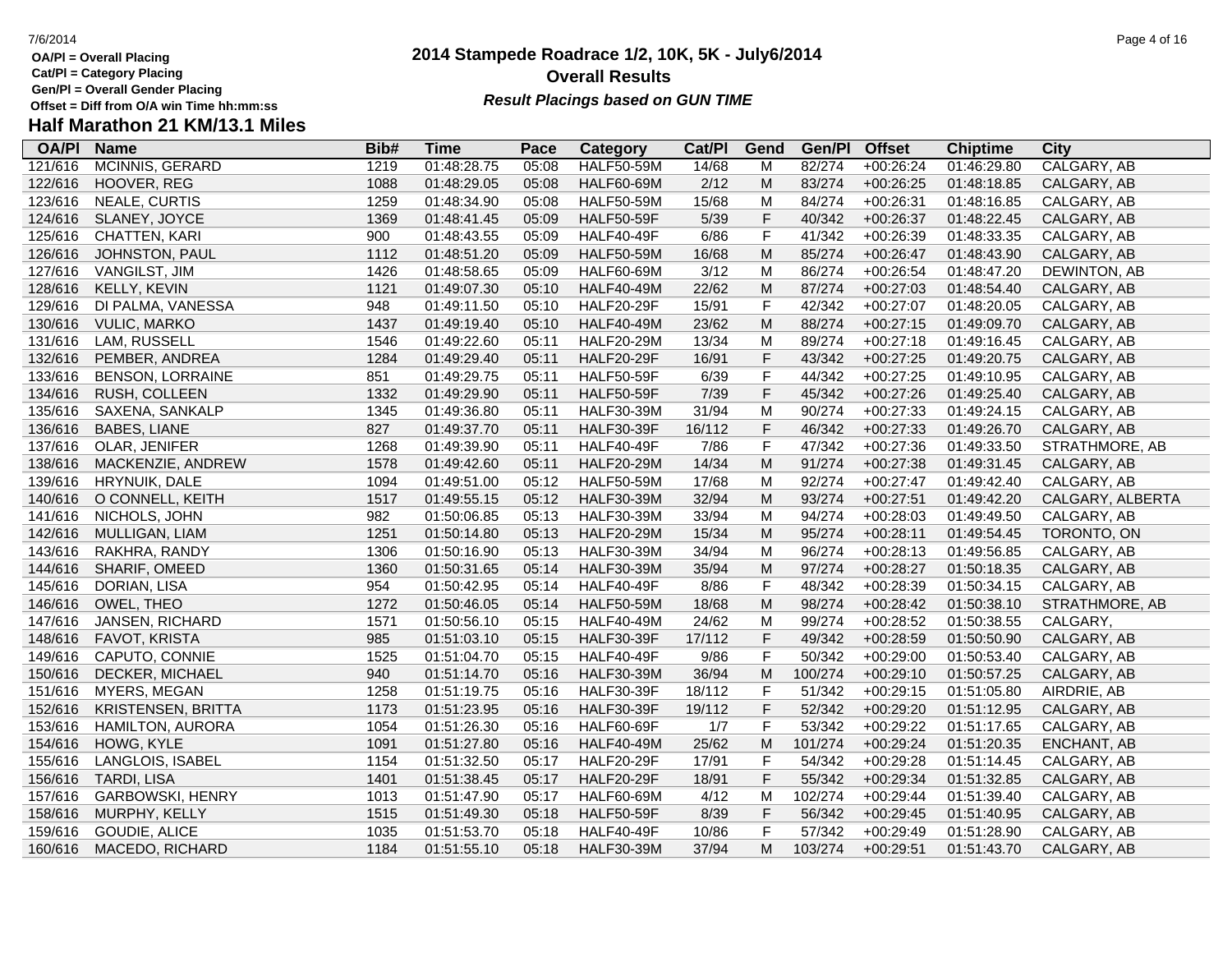**Cat/Pl = Category Placing**

**Gen/Pl = Overall Gender Placing**

# **Half Marathon 21 KM/13.1 Miles**

| <b>OA/PI</b> | <b>Name</b>              | Bib# | <b>Time</b> | Pace  | Category          | Cat/PI | Gend        | Gen/Pl  | <b>Offset</b> | <b>Chiptime</b> | <b>City</b>        |
|--------------|--------------------------|------|-------------|-------|-------------------|--------|-------------|---------|---------------|-----------------|--------------------|
| 161/616      | <b>ROBB, SHANE</b>       | 1320 | 01:52:02.95 | 05:18 | <b>HALF40-49M</b> | 26/62  | M           | 104/274 | $+00:29:59$   | 01:51:49.75     | CALGARY, AB        |
| 162/616      | MOONEY, SEAN             | 1514 | 01:52:08.95 | 05:18 | <b>HALF40-49M</b> | 27/62  | M           | 105/274 | $+00:30:05$   | 01:51:55.00     | CALGARY, AB        |
| 163/616      | DRAG, CHANTEL            | 957  | 01:52:15.40 | 05:19 | <b>HALF20-29F</b> | 19/91  | $\mathsf F$ | 58/342  | $+00:30:11$   | 01:51:50.10     | CALGARY, AB        |
| 164/616      | JONES, BERNIE            | 1113 | 01:52:30.60 | 05:19 | <b>HALF50-59M</b> | 19/68  | M           | 106/274 | $+00:30:26$   | 01:52:16.45     | RED DEER, AB       |
| 165/616      | HUFF, GORDON             | 1096 | 01:52:49.05 | 05:20 | <b>HALF60-69M</b> | 5/12   | M           | 107/274 | $+00:30:45$   | 01:52:34.50     | RED DEER, AB       |
| 166/616      | <b>BARKER, DYLAN</b>     | 836  | 01:52:50.35 | 05:20 | <b>HALF30-39M</b> | 38/94  | M           | 108/274 | $+00:30:46$   | 01:49:38.85     | CALGARY, AB        |
| 167/616      | O'GRADY, PAUL            | 1266 | 01:53:02.75 | 05:21 | <b>HALF30-39M</b> | 39/94  | M           | 109/274 | $+00:30:58$   | 01:52:43.50     | CALGARY, AB        |
| 168/616      | MATAS, PERVEEN           | 1208 | 01:53:04.40 | 05:21 | <b>HALF40-49F</b> | 11/86  | $\mathsf F$ | 59/342  | $+00:31:00$   | 01:52:52.20     | CALGARY, AB        |
| 169/616      | POPOFF, JONAH            | 1536 | 01:53:05.20 | 05:21 | <b>HALF40-49M</b> | 28/62  | М           | 110/274 | $+00:31:01$   | 01:52:56.50     | CALGARY, ALBERTA   |
| 170/616      | RYAN, EMILY              | 1336 | 01:53:10.55 | 05:21 | <b>HALF20-29F</b> | 20/91  | $\mathsf F$ | 60/342  | $+00:31:06$   | 01:52:59.15     | <b>WICHITA, KS</b> |
| 171/616      | KING, MARTIN             | 1132 | 01:53:15.20 | 05:22 | <b>HALF40-49M</b> | 29/62  | M           | 111/274 | $+00:31:11$   | 01:52:57.60     | CALGARY, AB        |
| 172/616      | <b>GERBER, INGEMAUD</b>  | 1018 | 01:53:35.80 | 05:23 | <b>HALF30-39F</b> | 20/112 | $\mathsf F$ | 61/342  | $+00:31:32$   | 01:53:30.90     | CALGARY, AB        |
| 173/616      | MACRAE, CASSIE           | 1193 | 01:53:43.00 | 05:23 | <b>HALF20-29F</b> | 21/91  | $\mathsf F$ | 62/342  | $+00:31:39$   | 01:53:28.85     | CALGARY, AB        |
| 174/616      | <b>WILLIAMSON, RYAN</b>  | 1460 | 01:53:44.10 | 05:23 | <b>HALF30-39M</b> | 40/94  | M           | 112/274 | $+00:31:40$   | 01:53:31.50     | CALGARY, AB        |
| 175/616      | DAVIS, HEATHER           | 939  | 01:53:46.25 | 05:23 | <b>HALF30-39F</b> | 21/112 | $\mathsf F$ | 63/342  | $+00:31:42$   | 01:53:25.40     | CALGARY, AB        |
| 176/616      | SMITH, PETE              | 1377 | 01:53:47.10 | 05:23 | <b>HALF20-29M</b> | 16/34  | M           | 113/274 | $+00:31:43$   | 01:53:35.15     | CALGARY, AB        |
| 177/616      | SINGH, AMANJOT           | 1552 | 01:53:49.65 | 05:23 | <b>HALF20-29M</b> | 17/34  | M           | 114/274 | $+00:31:45$   | 01:53:34.50     | CALGARY, AB        |
| 178/616      | GILLRIE, HAL             | 1024 | 01:53:49.65 | 05:23 | <b>HALF50-59M</b> | 20/68  | M           | 115/274 | $+00:31:45$   | 01:53:35.90     | RED DEER, AB       |
| 179/616      | <b>BAILEY, ERIN</b>      | 829  | 01:53:50.75 | 05:23 | <b>HALF30-39F</b> | 22/112 | $\mathsf F$ | 64/342  | $+00:31:46$   | 01:53:38.35     | OKOTOKS, AB        |
| 180/616      | HILL, IAN                | 1509 | 01:53:57.90 | 05:24 | <b>HALF50-59M</b> | 21/68  | M           | 116/274 | $+00:31:54$   | 01:53:38.85     | CALGARY, AB        |
| 181/616      | DRUMMOND, KERR           | 962  | 01:54:02.40 | 05:24 | <b>HALF20-29M</b> | 18/34  | M           | 117/274 | $+00:31:58$   | 01:53:53.25     | CALGARY, AB        |
| 182/616      | <b>EBERHART, KRISSIE</b> | 970  | 01:54:03.45 | 05:24 | <b>HALF20-29F</b> | 22/91  | $\mathsf F$ | 65/342  | $+00:31:59$   | 01:53:48.30     | <b>BROOKS, AB</b>  |
| 183/616      | CHYZ, BRADLEY            | 907  | 01:54:08.50 | 05:24 | <b>HALF20-29M</b> | 19/34  | M           | 118/274 | $+00:32:04$   | 01:53:59.35     | CALGARY, AB        |
| 184/616      | DRIEDGER, KEVIN          | 959  | 01:54:11.25 | 05:24 | <b>HALF40-49M</b> | 30/62  | M           | 119/274 | $+00:32:07$   | 01:53:33.80     | CALGARY, AB        |
| 185/616      | <b>SCHEU, CONNOR</b>     | 1346 | 01:54:14.00 | 05:24 | <b>HALF20-29M</b> | 20/34  | M           | 120/274 | $+00:32:10$   | 01:54:01.85     | CALGARY, AB        |
| 186/616      | HAZLETT, STEVEN          | 1065 | 01:54:21.30 | 05:25 | <b>HALF20-29M</b> | 21/34  | M           | 121/274 | $+00:32:17$   | 01:54:04.25     | EDMONTON, AB       |
| 187/616      | <b>SHANNON, BRIA</b>     | 1358 | 01:54:32.50 | 05:25 | HALF19&UF         | 2/7    | $\mathsf F$ | 66/342  | $+00:32:28$   | 01:54:12.75     | CALGARY, AB        |
| 188/616      | YARDLEY, JASON           | 1470 | 01:54:39.00 | 05:26 | <b>HALF30-39M</b> | 41/94  | M           | 122/274 | $+00:32:35$   | 01:54:32.55     | CALGARY, AB        |
| 189/616      | SCHLAUCH, KEVIN          | 1347 | 01:54:45.05 | 05:26 | <b>HALF30-39M</b> | 42/94  | M           | 123/274 | $+00:32:41$   | 01:54:30.65     | CALGARY, AB        |
| 190/616      | FERREIRA, ROLANDO        | 991  | 01:54:50.80 | 05:26 | <b>HALF50-59M</b> | 22/68  | M           | 124/274 | $+00:32:47$   | 01:54:43.95     | CALGARY, AB        |
| 191/616      | SHAW, BENJAMIN           | 1362 | 01:54:55.50 | 05:26 | <b>HALF40-49M</b> | 31/62  | м           | 125/274 | $+00:32:51$   | 01:54:17.10     | CALGARY, AB        |
| 192/616      | VANDERMEULEN, KEN        | 1425 | 01:54:57.10 | 05:26 | <b>HALF40-49M</b> | 32/62  | M           | 126/274 | $+00:32:53$   | 01:54:55.60     | CALGARY, AB        |
| 193/616      | <b>GORELIK, ALEX</b>     | 1034 | 01:55:08.80 | 05:27 | <b>HALF30-39M</b> | 43/94  | M           | 127/274 | $+00:33:05$   | 01:54:52.80     | CALGARY, AB        |
| 194/616      | STEENKAMP, JAN H.        | 1385 | 01:55:19.60 | 05:27 | <b>HALF50-59M</b> | 23/68  | M           | 128/274 | $+00:33:15$   | 01:55:07.75     | REGINA, SK         |
| 195/616      | MCKAY, BLAINE            | 1533 | 01:55:23.00 | 05:28 | <b>HALF30-39M</b> | 44/94  | M           | 129/274 | $+00:33:19$   | 01:55:23.00     | CALGARY, AN        |
| 196/616      | HETT, REBECCA            | 1074 | 01:55:24.25 | 05:28 | <b>HALF30-39F</b> | 23/112 | $\mathsf F$ | 67/342  | $+00:33:20$   | 01:55:20.20     | CALGARY, AB        |
| 197/616      | SILVERMAN, ED            | 1366 | 01:55:26.90 | 05:28 | <b>HALF50-59M</b> | 24/68  | M           | 130/274 | $+00:33:23$   | 01:55:18.35     | CANADAIGUA, NY     |
| 198/616      | FRERE SCHMIDT, RINKY     | 1002 | 01:55:46.40 | 05:29 | <b>HALF50-59F</b> | 9/39   | $\mathsf F$ | 68/342  | $+00:33:42$   | 01:54:45.90     | RED DEER, AB       |
| 199/616      | CAHILL, GEMMA            | 1504 | 01:55:50.30 | 05:29 | <b>HALF20-29F</b> | 23/91  | $\mathsf F$ | 69/342  | $+00:33:46$   | 01:55:37.90     | CALGARY, ALBERTA   |
| 200/616      | <b>BARKER, ALEX</b>      | 1503 | 01:55:50.55 | 05:29 | <b>HALF20-29M</b> | 22/34  | M           | 131/274 | $+00:33:46$   | 01:55:38.05     | CALGARY, ALBERTA   |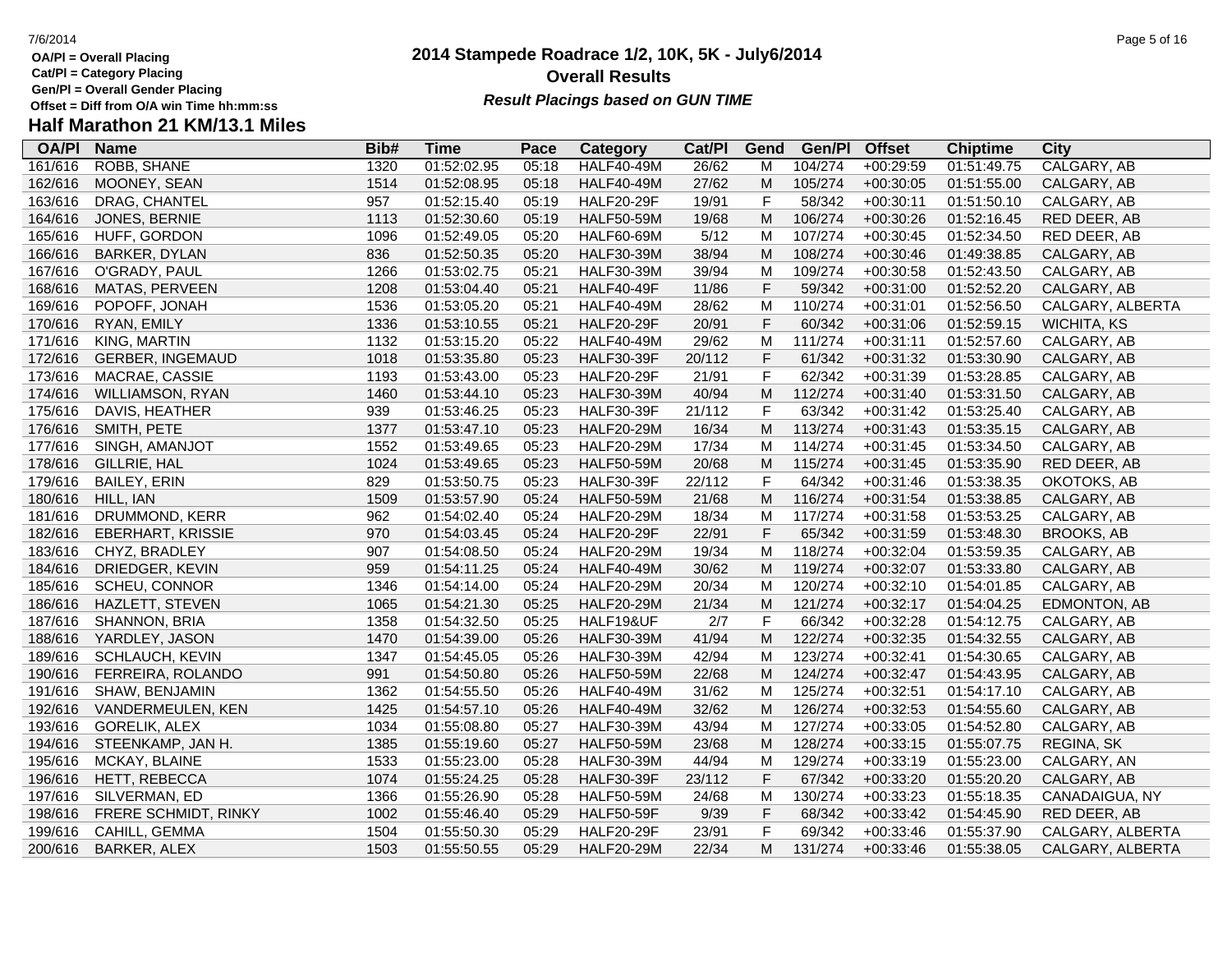**Cat/Pl = Category Placing**

**Gen/Pl = Overall Gender Placing**

# **Half Marathon 21 KM/13.1 Miles**

| <b>OA/PI</b> | <b>Name</b>            | Bib# | <b>Time</b> | Pace  | Category          | Cat/PI | Gend        | Gen/Pl  | <b>Offset</b> | <b>Chiptime</b> | <b>City</b>         |
|--------------|------------------------|------|-------------|-------|-------------------|--------|-------------|---------|---------------|-----------------|---------------------|
| 201/616      | <b>VARGA, LAJOS</b>    | 1427 | 01:56:09.55 | 05:30 | <b>HALF30-39M</b> | 45/94  | м           | 132/274 | $+00:34:05$   | 01:55:56.10     | <b>COCHRANE, AB</b> |
| 202/616      | <b>KOZAL, MARCIN</b>   | 1143 | 01:56:13.30 | 05:30 | <b>HALF30-39M</b> | 46/94  | M           | 133/274 | $+00:34:09$   | 01:55:45.55     | KATOWICE, SILESIA   |
| 203/616      | AKRIGG, ROD            | 806  | 01:56:16.35 | 05:30 | <b>HALF30-39M</b> | 47/94  | M           | 134/274 | $+00:34:12$   | 01:56:05.55     | CALGARY, AB         |
| 204/616      | SCHUETZ, SONJA         | 1350 | 01:56:18.80 | 05:30 | <b>HALF20-29F</b> | 24/91  | $\mathsf F$ | 70/342  | $+00:34:15$   | 01:55:53.85     | CALGARY, AB         |
| 205/616      | FRASER, JESSE G.       | 998  | 01:56:25.50 | 05:31 | <b>HALF30-39M</b> | 48/94  | M           | 135/274 | $+00:34:21$   | 01:54:50.70     | CALGARY, AB         |
| 206/616      | SMIDDY, GEMMA          | 1371 | 01:56:39.70 | 05:31 | <b>HALF30-39F</b> | 24/112 | F           | 71/342  | $+00:34:35$   | 01:56:22.70     | CALGARY, AB         |
| 207/616      | DESTA, WES             | 947  | 01:56:43.80 | 05:31 | <b>HALF30-39M</b> | 49/94  | M           | 136/274 | $+00:34:40$   | 01:56:34.60     | CALGARY, AB         |
| 208/616      | <b>IWASKIW, TAMMY</b>  | 1488 | 01:56:51.30 | 05:32 | <b>HALF30-39F</b> | 25/112 | F           | 72/342  | $+00:34:47$   | 01:56:27.70     | CALGARY, ALBERTA    |
| 209/616      | TADDEO, AMY            | 1399 | 01:56:51.45 | 05:32 | <b>HALF30-39F</b> | 26/112 | F           | 73/342  | $+00:34:47$   | 01:56:33.85     | CALGARY, AB         |
| 210/616      | <b>BOUCHARD, MC</b>    | 1579 | 01:56:53.35 | 05:32 | <b>HALF40-49F</b> | 12/86  | F           | 74/342  | $+00:34:49$   | 01:56:38.30     | CALGARY, AB         |
| 211/616      | LEITCH, MARGARET       | 1165 | 01:56:55.05 | 05:32 | <b>HALF30-39F</b> | 27/112 | F           | 75/342  | $+00:34:51$   | 01:53:14.85     | EDMONTON, AB        |
| 212/616      | MILBURY, DAWSON        | 1234 | 01:56:58.00 | 05:32 | <b>HALF50-59M</b> | 25/68  | M           | 137/274 | $+00:34:54$   | 01:56:36.65     | CALGARY, AB         |
| 213/616      | MCLIESH, DALE          | 1225 | 01:57:05.60 | 05:32 | <b>HALF30-39M</b> | 50/94  | M           | 138/274 | $+00:35:01$   | 01:56:42.25     | CALGARY, AB         |
| 214/616      | KIEWNING, GABRIELLE    | 1127 | 01:57:16.05 | 05:33 | <b>HALF20-29F</b> | 25/91  | $\mathsf F$ | 76/342  | $+00:35:12$   | 01:56:52.80     | CALGARY, AB         |
| 215/616      | DESROCHES, BEV         | 944  | 01:57:17.90 | 05:33 | <b>HALF40-49F</b> | 13/86  | $\mathsf F$ | 77/342  | $+00:35:14$   | 01:57:00.70     | CALGARY, AB         |
| 216/616      | MATEO PEREZ, DANIEL    | 1209 | 01:57:20.10 | 05:33 | <b>HALF20-29M</b> | 23/34  | M           | 139/274 | $+00:35:16$   | 01:57:12.00     | CALGARY, AB         |
| 217/616      | <b>BICZOK, DELANEY</b> | 856  | 01:57:23.10 | 05:33 | <b>HALF30-39M</b> | 51/94  | M           | 140/274 | $+00:35:19$   | 01:56:59.05     | CALGARY, AB         |
| 218/616      | AGOAWIKE, LEONARD      | 804  | 01:57:25.25 | 05:33 | <b>HALF40-49M</b> | 33/62  | M           | 141/274 | $+00:35:21$   | 01:56:48.70     | CALGARY, AB         |
| 219/616      | VREDENBURG, VANESSA    | 1435 | 01:57:31.20 | 05:34 | <b>HALF20-29F</b> | 26/91  | F           | 78/342  | $+00:35:27$   | 01:57:08.05     | CALGARY, AB         |
| 220/616      | HENDERSON, SCOTT       | 1071 | 01:57:37.15 | 05:34 | <b>HALF40-49M</b> | 34/62  | M           | 142/274 | $+00:35:33$   | 01:57:30.15     | AIRDRIE, AB         |
| 221/616      | SMITH, MEREDITH        | 1376 | 01:57:38.10 | 05:34 | <b>HALF30-39F</b> | 28/112 | F           | 79/342  | $+00:35:34$   | 01:57:22.55     | CALGARY, AB         |
| 222/616      | MEYERS, RYAN           | 1232 | 01:57:38.90 | 05:34 | <b>HALF30-39M</b> | 52/94  | M           | 143/274 | $+00:35:35$   | 01:57:16.45     | CALGARY, AB         |
| 223/616      | <b>BANKS, PETER</b>    | 834  | 01:57:45.05 | 05:34 | <b>HALF30-39M</b> | 53/94  | M           | 144/274 | $+00:35:41$   | 01:57:27.70     | OKOTOKS, AB         |
| 224/616      | MCINNES, BRENDA        | 1217 | 01:57:45.65 | 05:34 | <b>HALF40-49F</b> | 14/86  | $\mathsf F$ | 80/342  | $+00:35:41$   | 01:57:35.95     | CALGARY, AB         |
| 225/616      | <b>BARRETT, KEVIN</b>  | 837  | 01:57:50.00 | 05:35 | <b>HALF40-49M</b> | 35/62  | M           | 145/274 | $+00:35:46$   | 01:57:40.25     | QUISPAMSIS, NB      |
| 226/616      | SHIMONOV, JOSEPH       | 1364 | 01:58:03.40 | 05:35 | <b>HALF30-39M</b> | 54/94  | M           | 146/274 | $+00:35:59$   | 01:57:46.70     | CALGARY, AB         |
| 227/616      | HANNAH, KEITH          | 1058 | 01:58:05.20 | 05:35 | <b>HALF50-59M</b> | 26/68  | M           | 147/274 | $+00:36:01$   | 01:57:45.05     | SYLVAN LAKE, AB     |
| 228/616      | MORESHEAD, AMY         | 1241 | 01:58:09.00 | 05:35 | <b>HALF30-39F</b> | 29/112 | F           | 81/342  | $+00:36:05$   | 01:57:50.30     | CALGARY, AB         |
| 229/616      | JONES, DAVE            | 1114 | 01:58:11.25 | 05:36 | <b>HALF30-39M</b> | 55/94  | M           | 148/274 | $+00:36:07$   | 01:58:02.15     | QUESNEL, BC         |
| 230/616      | <b>CURRIE, CARMEN</b>  | 928  | 01:58:12.75 | 05:36 | <b>HALF20-29F</b> | 27/91  | F           | 82/342  | $+00:36:08$   | 01:57:53.55     | CALGARY, AB         |
| 231/616      | LAW, SONIA             | 1160 | 01:58:15.05 | 05:36 | <b>HALF30-39F</b> | 30/112 | F           | 83/342  | $+00:36:11$   | 01:57:55.20     | CALGARY, AB         |
| 232/616      | GIOVANOLI, MARCO       | 1025 | 01:58:44.10 | 05:37 | <b>HALF50-59M</b> | 27/68  | M           | 149/274 | $+00:36:40$   | 01:58:21.95     | CALGARY, AB         |
| 233/616      | LAURIN, WILLIAM        | 1157 | 01:58:48.10 | 05:37 | <b>HALF50-59M</b> | 28/68  | M           | 150/274 | $+00:36:44$   | 01:55:11.70     | CALGARY, AB         |
| 234/616      | LAURIN, MADISON        | 1156 | 01:58:48.25 | 05:37 | HALF19&UF         | $3/7$  | $\mathsf F$ | 84/342  | $+00:36:44$   | 01:55:11.30     | CALGARY, AB         |
| 235/616      | LALONDE, BRIAN         | 1151 | 01:58:49.05 | 05:37 | <b>HALF50-59M</b> | 29/68  | M           | 151/274 | $+00:36:45$   | 01:58:25.50     | CALGARY, AB         |
| 236/616      | LAW, LACEY             | 1159 | 01:58:51.35 | 05:38 | <b>HALF30-39F</b> | 31/112 | $\mathsf F$ | 85/342  | $+00:36:47$   | 01:57:37.35     | CALGARY, AB         |
| 237/616      | TWERDUN, MICHELE       | 1421 | 01:58:54.65 | 05:38 | <b>HALF20-29F</b> | 28/91  | $\mathsf F$ | 86/342  | $+00:36:50$   | 01:58:38.70     | CALGARY, AB         |
| 238/616      | <b>WICHERS, STACEY</b> | 1457 | 01:58:55.35 | 05:38 | <b>HALF40-49F</b> | 15/86  | $\mathsf F$ | 87/342  | $+00:36:51$   | 01:58:40.85     | LETHBRIDGE, AB      |
| 239/616      | SOMERS, LIAM           | 1380 | 01:58:56.70 | 05:38 | <b>HALF50-59M</b> | 30/68  | M           | 152/274 | $+00:36:52$   | 01:58:34.55     | CALGARY, AB         |
| 240/616      | RALPH, MARTIN          | 1307 | 01:58:58.75 | 05:38 | <b>HALF30-39M</b> | 56/94  | M           | 153/274 | $+00:36:54$   | 01:58:40.80     | CALGARY, AB         |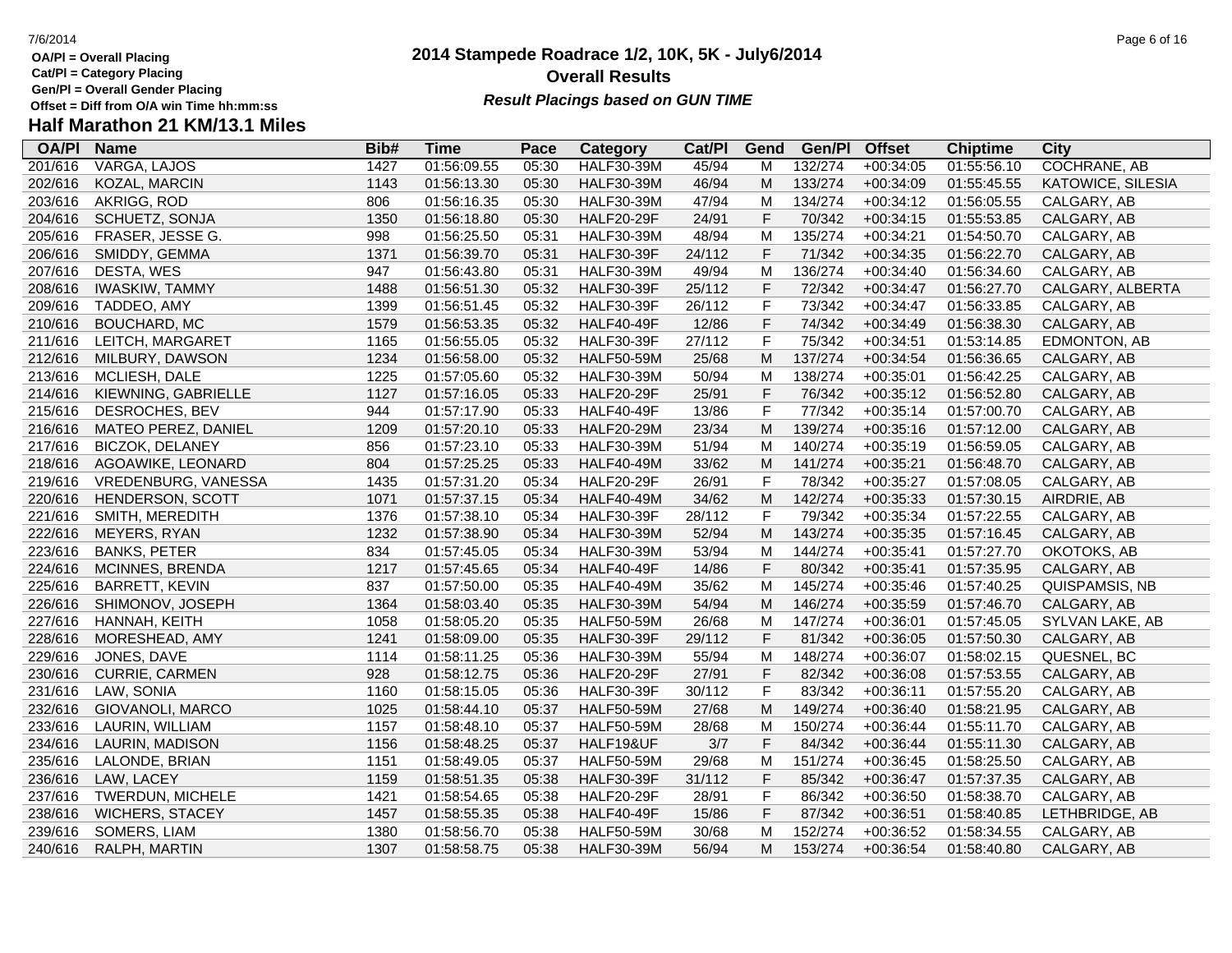**Cat/Pl = Category Placing**

**Gen/Pl = Overall Gender Placing**

# **Half Marathon 21 KM/13.1 Miles**

| <b>OA/PI</b> | <b>Name</b>                 | Bib# | <b>Time</b> | Pace  | <b>Category</b>   | Cat/PI | Gend           | Gen/Pl  | <b>Offset</b> | <b>Chiptime</b> | <b>City</b>       |
|--------------|-----------------------------|------|-------------|-------|-------------------|--------|----------------|---------|---------------|-----------------|-------------------|
| 241/616      | <b>GALLANT, NICOLAS</b>     | 1009 | 01:58:59.70 | 05:38 | <b>HALF20-29M</b> | 24/34  | М              | 154/274 | $+00:36:55$   | 01:58:40.15     | CALGARY, AB       |
| 242/616      | JUDD, JANE                  | 1115 | 01:59:00.10 | 05:38 | <b>HALF40-49F</b> | 16/86  | F              | 88/342  | $+00:36:56$   | 01:58:35.70     | CARDSTON, AB      |
| 243/616      | LIDDELL, DON                | 1170 | 01:59:00.35 | 05:38 | <b>HALF50-59M</b> | 31/68  | M              | 155/274 | $+00:36:56$   | 01:58:41.10     | CALGARY, AB       |
| 244/616      | YAWORSKI, MADISON           | 1472 | 01:59:04.65 | 05:38 | <b>HALF20-29F</b> | 29/91  | F              | 89/342  | $+00:37:00$   | 01:58:41.70     | CALGARY, AB       |
| 245/616      | GALBRAITH, GARY             | 1555 | 01:59:04.65 | 05:38 | <b>HALF60-69M</b> | 6/12   | M              | 156/274 | $+00:37:00$   | 01:58:46.20     | CALGARY, AB       |
| 246/616      | MACLEAN, LINDSAY            | 1190 | 01:59:07.65 | 05:38 | <b>HALF30-39F</b> | 32/112 | F              | 90/342  | $+00:37:03$   | 01:58:50.30     | CALGARY, AB       |
| 247/616      | KORNELSON, BRADLY           | 1140 | 01:59:25.35 | 05:39 | <b>HALF20-29M</b> | 25/34  | M              | 157/274 | $+00:37:21$   | 01:59:22.05     | CALGARY, AB       |
| 248/616      | HACKENBROOK, BRENDA         | 1049 | 01:59:29.65 | 05:39 | <b>HALF60-69F</b> | 2/7    | $\mathsf F$    | 91/342  | $+00:37:25$   | 01:59:13.15     | RED DEER, AB      |
| 249/616      | FERREIRA, MELISA            | 989  | 01:59:33.80 | 05:39 | <b>HALF20-29F</b> | 30/91  | F              | 92/342  | $+00:37:30$   | 01:59:25.95     | CALGARY, AB       |
| 250/616      | DELISLE, TINA               | 1583 | 01:59:39.85 | 05:40 | <b>HALF30-39F</b> | 33/112 | F              | 93/342  | $+00:37:36$   | 01:59:24.60     | CALGARY, AB       |
| 251/616      | DRYER, BRENDA               | 1529 | 01:59:41.30 | 05:40 | <b>HALF30-39F</b> | 34/112 | F              | 94/342  | $+00:37:37$   | 01:59:23.10     | CALGARY, AB       |
| 252/616      | LAMBERT, SEAN               | 1152 | 01:59:42.10 | 05:40 | <b>HALF40-49M</b> | 36/62  | M              | 158/274 | $+00:37:38$   | 01:59:10.30     | CALGARY, AB       |
| 253/616      | <b>BYROM, MICHAEL</b>       | 884  | 01:59:43.20 | 05:40 | <b>HALF30-39M</b> | 57/94  | M              | 159/274 | $+00:37:39$   | 01:59:22.75     | CALGARY, AB       |
| 254/616      | FUNG, LYNDA                 | 1006 | 01:59:44.90 | 05:40 | <b>HALF40-49F</b> | 17/86  | F              | 95/342  | $+00:37:41$   | 01:59:31.65     | CALGARY, AB       |
| 255/616      | GOES, JEROEN                | 1543 | 01:59:47.90 | 05:40 | <b>HALF30-39M</b> | 58/94  | M              | 160/274 | $+00:37:44$   | 01:59:31.40     | CALGARY, ALBERTA  |
| 256/616      | <b>BRIX, BRIAN</b>          | 867  | 01:59:55.00 | 05:40 | <b>HALF30-39M</b> | 59/94  | M              | 161/274 | $+00:37:51$   | 01:59:45.10     | CALGARY, AB       |
| 257/616      | ALMENDROS MARTINEZ, ALBERTO | 814  | 01:59:55.60 | 05:41 | <b>HALF30-39M</b> | 60/94  | M              | 162/274 | $+00:37:51$   | 01:59:45.30     | CALGARY, AB       |
| 258/616      | SMIGELSKI, RANDALL          | 1372 | 01:59:57.00 | 05:41 | <b>HALF50-59M</b> | 32/68  | M              | 163/274 | $+00:37:53$   | 01:59:39.25     | CALGARY, AB       |
| 259/616      | <b>SHANNON, SCOTT</b>       | 1359 | 02:00:22.20 | 05:42 | <b>HALF40-49M</b> | 37/62  | M              | 164/274 | $+00:38:18$   | 02:00:01.85     | CALGARY, AB       |
| 260/616      | MALTSEV, MICHAEL            | 1199 | 02:00:36.80 | 05:42 | <b>HALF30-39M</b> | 61/94  | М              | 165/274 | $+00:38:33$   | 02:00:34.90     | CALGARY, AB       |
| 261/616      | KELLY, PAT                  | 1122 | 02:00:39.80 | 05:43 | <b>HALF20-29M</b> | 26/34  | M              | 166/274 | $+00:38:36$   | 02:00:21.90     | CALGARY, AB       |
| 262/616      | MAYBEE, RYLEY               | 1491 | 02:00:41.95 | 05:43 | <b>HALF20-29M</b> | 27/34  | M              | 167/274 | $+00:38:38$   | 02:00:20.15     | CALGARY, ALBERTA  |
| 263/616      | WARNER, SANDY               | 1445 | 02:00:45.45 | 05:43 | <b>HALF40-49F</b> | 18/86  | $\overline{F}$ | 96/342  | $+00:38:41$   | 02:00:35.50     | CALGARY, AB       |
| 264/616      | KOOPERBERG, MICAH           | 1137 | 02:00:51.00 | 05:43 | <b>HALF30-39M</b> | 62/94  | M              | 168/274 | $+00:38:47$   | 02:00:34.65     | CALGARY, AB       |
| 265/616      | ATKINSON, CHARLES           | 821  | 02:00:56.25 | 05:43 | <b>HALF50-59M</b> | 33/68  | M              | 169/274 | $+00:38:52$   | 02:00:46.25     | JOHANNESBURG, GAU |
| 266/616      | TINGLEY, DANIELLE           | 1410 | 02:00:56.50 | 05:43 | <b>HALF20-29F</b> | 31/91  | F              | 97/342  | $+00:38:52$   | 02:00:41.35     | CALGARY, AB       |
| 267/616      | MURRAY, CHRISTOPHER L       | 1254 | 02:01:02.70 | 05:44 | <b>HALF30-39M</b> | 63/94  | M              | 170/274 | $+00:38:58$   | 01:59:52.80     | CALGARY, AB       |
| 268/616      | LEAMY, NADIA                | 1162 | 02:01:14.85 | 05:44 | <b>HALF40-49F</b> | 19/86  | F              | 98/342  | $+00:39:11$   | 02:00:54.75     | CALGARY, AB       |
| 269/616      | HARAGA, AMANDA              | 1060 | 02:01:22.75 | 05:45 | <b>HALF20-29F</b> | 32/91  | F              | 99/342  | $+00:39:18$   | 02:01:06.90     | SKIFF, AB         |
| 270/616      | DARGIE, CRYSTAL             | 936  | 02:01:30.15 | 05:45 | <b>HALF30-39F</b> | 35/112 | F              | 100/342 | $+00:39:26$   | 02:01:13.70     | MILO, AB          |
| 271/616      | <b>BUTLER GRETTON, MARY</b> | 882  | 02:01:36.35 | 05:45 | <b>HALF50-59F</b> | 10/39  | F              | 101/342 | $+00:39:32$   | 02:01:18.50     | CALGARY, AB       |
| 272/616      | LOKANC, SABINA              | 1176 | 02:01:51.30 | 05:46 | <b>HALF40-49F</b> | 20/86  | F              | 102/342 | $+00:39:47$   | 02:01:35.70     | CALGARY, AB       |
| 273/616      | NICHOLS, LEAH               | 1516 | 02:01:57.15 | 05:46 | <b>HALF50-59F</b> | 11/39  | F              | 103/342 | $+00:39:53$   | 02:01:39.00     | CALGARY, AB       |
| 274/616      | KIM, ELINA                  | 1129 | 02:02:09.65 | 05:47 | <b>HALF30-39F</b> | 36/112 | F              | 104/342 | $+00:40:05$   | 02:02:09.65     | CALGARY, AB       |
| 275/616      | <b>VERBONAC, MARIA</b>      | 1432 | 02:02:14.90 | 05:47 | <b>HALF40-49F</b> | 21/86  | F              | 105/342 | $+00:40:11$   | 02:01:59.65     | CALGARY, AB       |
| 276/616      | DOUSETT, TRACEY             | 956  | 02:02:29.85 | 05:48 | <b>HALF40-49F</b> | 22/86  | F              | 106/342 | $+00:40:26$   | 02:02:10.25     | CALGARY, AB       |
| 277/616      | <b>GAMACHE, JENNIFER</b>    | 1010 | 02:02:30.15 | 05:48 | <b>HALF40-49F</b> | 23/86  | F              | 107/342 | $+00:40:26$   | 02:02:14.70     | MONROE, OR        |
| 278/616      | SAIP, BARRY                 | 1339 | 02:02:33.70 | 05:48 | <b>HALF40-49M</b> | 38/62  | M              | 171/274 | $+00:40:29$   | 02:02:25.25     | QUESNEL, BC       |
| 279/616      | JOHNSON, SHEENA             | 1110 | 02:02:48.05 | 05:49 | <b>HALF30-39F</b> | 37/112 | F              | 108/342 | $+00:40:44$   | 02:02:22.85     | CALGARY, AB       |
| 280/616      | <b>SCHUETZ, REINHOLD</b>    | 1349 | 02:03:03.40 | 05:49 | <b>HALF50-59M</b> | 34/68  | M              | 172/274 | $+00:40:59$   | 02:02:28.75     | CALGARY, AB       |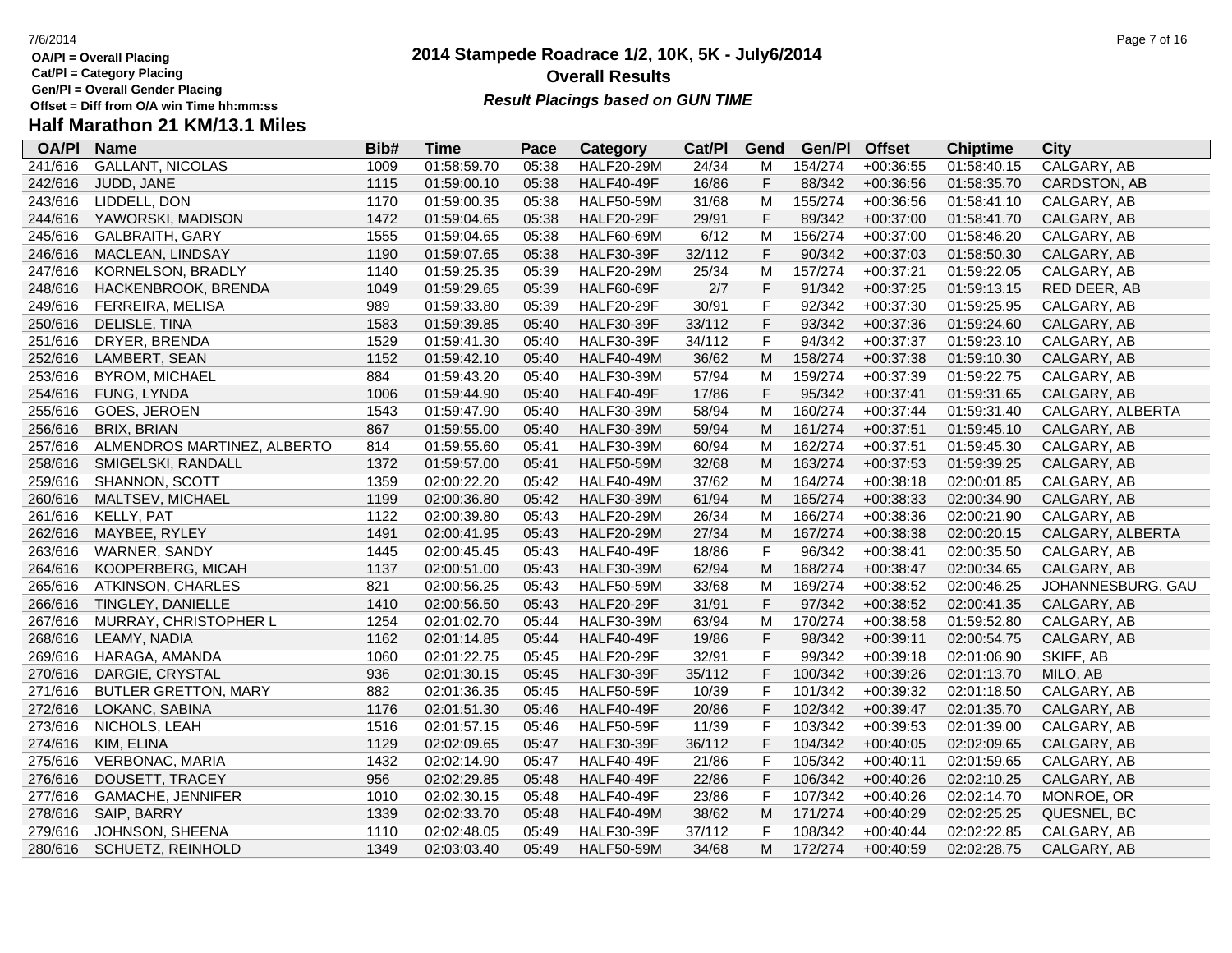**Cat/Pl = Category Placing**

**Gen/Pl = Overall Gender Placing**

# **Half Marathon 21 KM/13.1 Miles**

| <b>OA/PI</b> | <b>Name</b>             | Bib# | <b>Time</b> | Pace  | <b>Category</b>   | Cat/PI | Gend        | Gen/Pl  | <b>Offset</b> | <b>Chiptime</b> | <b>City</b>        |
|--------------|-------------------------|------|-------------|-------|-------------------|--------|-------------|---------|---------------|-----------------|--------------------|
| 281/616      | <b>DYSON, TERRY</b>     | 969  | 02:03:04.95 | 05:50 | <b>HALF30-39F</b> | 38/112 | F           | 109/342 | $+00:41:01$   | 02:02:21.85     | <b>CALGARY, AB</b> |
| 282/616      | DABISZA, JANELLE        | 933  | 02:03:06.10 | 05:50 | <b>HALF40-49F</b> | 24/86  | $\mathsf F$ | 110/342 | $+00:41:02$   | 02:02:23.10     | CALGARY, AB        |
| 283/616      | YOUNGBERG, ROY          | 1474 | 02:03:09.70 | 05:50 | <b>HALF60-69M</b> | 7/12   | M           | 173/274 | $+00:41:05$   | 02:02:39.30     | DEVON, AB          |
| 284/616      | MAYSON, PHILIP          | 1214 | 02:03:14.40 | 05:50 | <b>HALF50-59M</b> | 35/68  | M           | 174/274 | $+00:41:10$   | 02:02:49.70     | CALGARY, AB        |
| 285/616      | UNG, THANG              | 1564 | 02:03:23.75 | 05:50 | <b>HALF30-39M</b> | 64/94  | M           | 175/274 | $+00:41:19$   | 02:03:23.75     | CALGARY, AB        |
| 286/616      | HEAL, ANDREA            | 1066 | 02:03:37.90 | 05:51 | <b>HALF20-29F</b> | 33/91  | $\mathsf F$ | 111/342 | $+00:41:34$   | 02:03:23.60     | CALGARY, AB        |
| 287/616      | <b>BUCHANAN, KATHY</b>  | 876  | 02:03:41.20 | 05:51 | HALF40-49F        | 25/86  | F           | 112/342 | $+00:41:37$   | 02:03:20.25     | CALGARY, AB        |
| 288/616      | JOHNSTON, CINDY         | 1111 | 02:03:42.70 | 05:51 | <b>HALF40-49F</b> | 26/86  | F           | 113/342 | $+00:41:38$   | 02:03:25.55     | CHANDLER, AZ       |
| 289/616      | COSENTINO, LEITHA       | 916  | 02:03:43.40 | 05:51 | <b>HALF40-49F</b> | 27/86  | $\mathsf F$ | 114/342 | $+00:41:39$   | 02:03:18.70     | CALGARY, AB        |
| 290/616      | <b>LOGEL, BRITTNEY</b>  | 1175 | 02:03:44.15 | 05:51 | <b>HALF20-29F</b> | 34/91  | $\mathsf F$ | 115/342 | $+00:41:40$   | 02:03:23.75     | CALGARY, AB        |
| 291/616      | LI, FRANK               | 1167 | 02:03:46.35 | 05:51 | <b>HALF40-49M</b> | 39/62  | M           | 176/274 | $+00:41:42$   | 02:03:27.15     | CALGARY, AB        |
| 292/616      | MCLEAN, HEATHER         | 1224 | 02:03:49.55 | 05:52 | <b>HALF20-29F</b> | 35/91  | $\mathsf F$ | 116/342 | $+00:41:45$   | 02:03:46.50     | CALGARY, AB        |
| 293/616      | <b>INFUSINO, SANTO</b>  | 1100 | 02:03:50.65 | 05:52 | <b>HALF50-59M</b> | 36/68  | M           | 177/274 | $+00:41:46$   | 02:03:27.10     | CALGARY, AB        |
| 294/616      | WAITE, ERIN             | 1439 | 02:03:52.00 | 05:52 | <b>HALF50-59F</b> | 12/39  | $\mathsf F$ | 117/342 | $+00:41:48$   | 02:03:29.50     | CALGARY, AB        |
| 295/616      | <b>MARTENS, JEFF</b>    | 1203 | 02:04:10.90 | 05:53 | <b>HALF40-49M</b> | 40/62  | M           | 178/274 | $+00:42:07$   | 02:03:43.80     | CALGARY, AB        |
| 296/616      | DORE, JENNIFER          | 953  | 02:04:15.70 | 05:53 | <b>HALF30-39F</b> | 39/112 | $\mathsf F$ | 118/342 | $+00:42:11$   | 02:03:55.00     | CALGARY, AB        |
| 297/616      | SWINGLER, JEFF          | 1397 | 02:04:19.20 | 05:53 | <b>HALF30-39M</b> | 65/94  | M           | 179/274 | $+00:42:15$   | 02:03:43.10     | CALGARY, AB        |
| 298/616      | <b>MORRISH, IAIN</b>    | 1245 | 02:04:28.10 | 05:53 | <b>HALF40-49M</b> | 41/62  | M           | 180/274 | $+00:42:24$   | 02:03:49.90     | CALGARY, AB        |
| 299/616      | THORNE, TYSON           | 1547 | 02:04:28.70 | 05:53 | <b>HALF30-39M</b> | 66/94  | M           | 181/274 | $+00:42:24$   | 02:03:50.60     | CALGARY, AB        |
| 300/616      | SIQUEIRA, ANDREA        | 1368 | 02:04:38.40 | 05:54 | <b>HALF40-49F</b> | 28/86  | $\mathsf F$ | 119/342 | $+00:42:34$   | 02:04:24.00     | OKOTOKS, AB        |
| 301/616      | OMO, AKIN               | 1567 | 02:04:43.80 | 05:54 | <b>HALF30-39M</b> | 67/94  | M           | 182/274 | $+00:42:40$   | 01:20:43.80     | CALGARY, AB        |
| 302/616      | GOUDIE, DEREK           | 1036 | 02:04:44.10 | 05:54 | <b>HALF50-59M</b> | 37/68  | M           | 183/274 | $+00:42:40$   | 02:04:19.40     | CALGARY, AB        |
| 303/616      | SCOTT, STEWART          | 1356 | 02:04:49.25 | 05:54 | <b>HALF50-59M</b> | 38/68  | M           | 184/274 | $+00:42:45$   | 02:04:26.95     | CALGARY, AB        |
| 304/616      | <b>BAAR, CLIFF</b>      | 826  | 02:04:56.75 | 05:55 | <b>HALF40-49M</b> | 42/62  | M           | 185/274 | $+00:42:52$   | 02:04:12.65     | CALGARY, AB        |
| 305/616      | <b>BELLMOND, MORGAN</b> | 845  | 02:04:59.60 | 05:55 | <b>HALF40-49M</b> | 43/62  | M           | 186/274 | $+00:42:55$   | 02:04:28.85     | CALGARY, AB        |
| 306/616      | CASSIDY, JOEL           | 895  | 02:05:06.70 | 05:55 | <b>HALF30-39M</b> | 68/94  | М           | 187/274 | $+00:43:02$   | 02:04:50.95     | CALGARY, AB        |
| 307/616      | WOOLCOTT-SEMLER, LARA   | 1558 | 02:05:27.00 | 05:56 | <b>HALF30-39F</b> | 40/112 | $\mathsf F$ | 120/342 | $+00:43:23$   | 02:05:04.50     | CALGARY, AB        |
| 308/616      | LAUSEN, BRENDA          | 1490 | 02:05:34.55 | 05:57 | <b>HALF40-49F</b> | 29/86  | $\mathsf F$ | 121/342 | $+00:43:30$   | 02:05:05.60     | COCHRANE, AB       |
| 309/616      | POON, BARRY             | 1298 | 02:05:36.60 | 05:57 | <b>HALF50-59M</b> | 39/68  | M           | 188/274 | $+00:43:32$   | 02:05:14.45     | CALGARY, AB        |
| 310/616      | <b>GRAHAM, TIMOTHY</b>  | 1037 | 02:05:41.25 | 05:57 | <b>HALF30-39M</b> | 69/94  | M           | 189/274 | $+00:43:37$   | 02:05:18.40     | CALGARY, AB        |
| 311/616      | VIOLICH, DELORIA        | 1581 | 02:05:42.35 | 05:57 | <b>HALF30-39F</b> | 41/112 | $\mathsf F$ | 122/342 | $+00:43:38$   | 02:02:04.90     | CALGARY, AB        |
| 312/616      | HARTWICK, SARAH         | 1063 | 02:05:47.00 | 05:57 | <b>HALF20-29F</b> | 36/91  | F           | 123/342 | $+00:43:43$   | 02:05:11.90     | CALGARY, AB        |
| 313/616      | WEI, CHENG              | 1451 | 02:05:48.60 | 05:57 | <b>HALF30-39M</b> | 70/94  | M           | 190/274 | $+00:43:44$   | 02:05:22.20     | CALGARY, AB        |
| 314/616      | REVITT, CARLY           | 1317 | 02:05:51.25 | 05:57 | <b>HALF20-29F</b> | 37/91  | $\mathsf F$ | 124/342 | $+00:43:47$   | 02:03:49.35     | CALGARY, AB        |
| 315/616      | PROVENCAL, ANDREW       | 1301 | 02:05:51.35 | 05:57 | <b>HALF20-29M</b> | 28/34  | M           | 191/274 | $+00:43:47$   | 02:05:27.05     | CALGARY, AB        |
| 316/616      | ZINK, NATALIE           | 1477 | 02:05:51.55 | 05:57 | <b>HALF20-29F</b> | 38/91  | $\mathsf F$ | 125/342 | $+00:43:47$   | 02:05:19.75     | CALGARY, AB        |
| 317/616      | HAMILTON, GELA          | 1056 | 02:06:09.40 | 05:58 | <b>HALF30-39F</b> | 42/112 | F           | 126/342 | $+00:44:05$   | 02:05:52.90     | CALGARY, AB        |
| 318/616      | BASSETT-KEIL, RACHELLE  | 1480 | 02:06:16.80 | 05:59 | <b>HALF30-39F</b> | 43/112 | F           | 127/342 | $+00:44:13$   | 02:06:12.15     | CALGARY, ALBERTA   |
| 319/616      | <b>MERKOWSKY, MARK</b>  | 1231 | 02:06:19.50 | 05:59 | <b>HALF50-59M</b> | 40/68  | M           | 192/274 | $+00:44:15$   | 02:06:08.65     | SHERWOOD PARK, AB  |
| 320/616      | KOHRS, BERNARD          | 1135 | 02:06:23.65 | 05:59 | <b>HALF50-59M</b> | 41/68  | м           | 193/274 | $+00:44:19$   | 02:05:52.40     | CALGARY, AB        |

## **2014 Stampede Roadrace 1/2, 10K, 5K - July6/2014 Overall Results**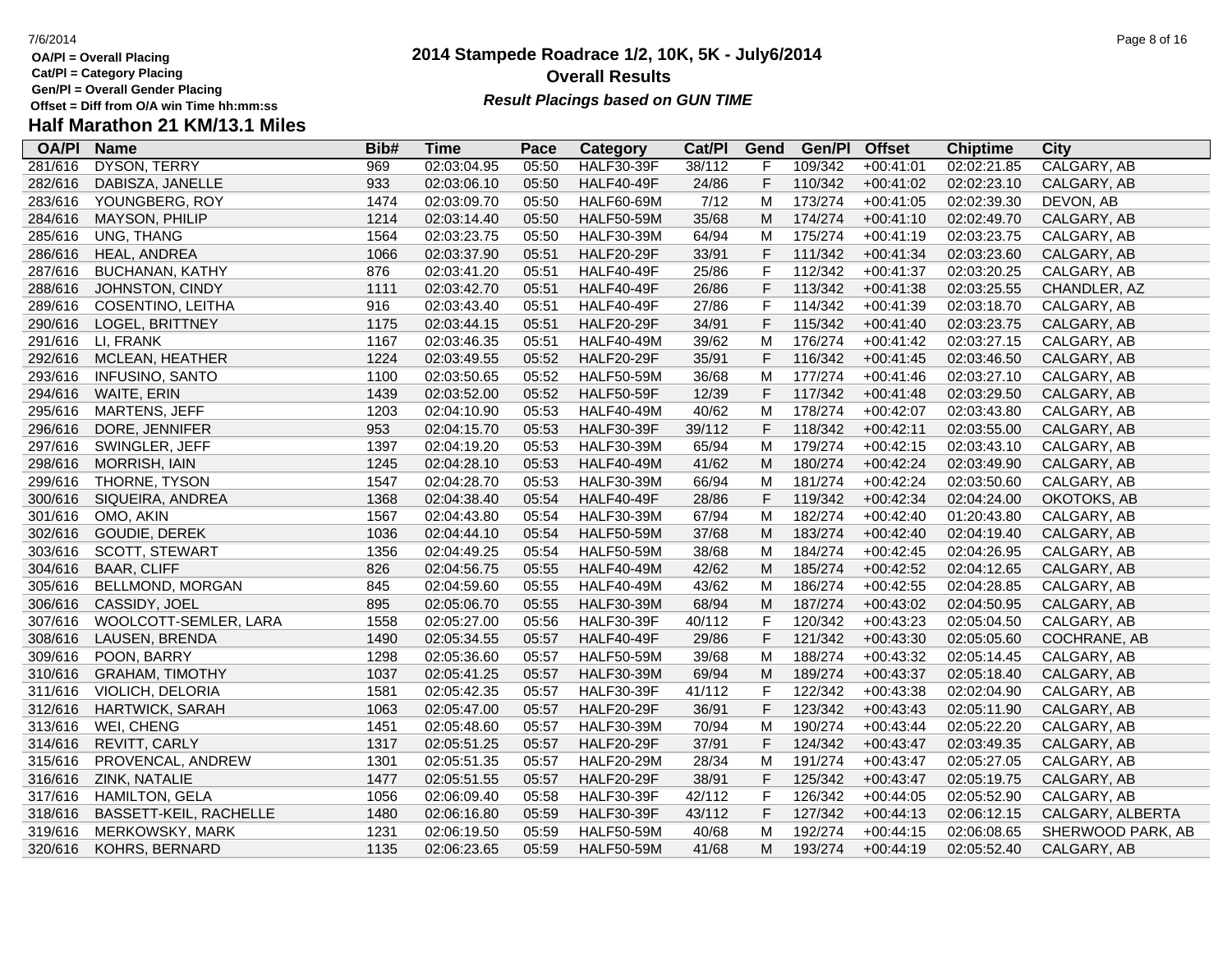**OA/Pl = Overall Placing Cat/Pl = Category Placing**

- 
- **Gen/Pl = Overall Gender Placing**

### **2014 Stampede Roadrace 1/2, 10K, 5K - July6/2014** 7/6/2014 Page 9 of 16 **Overall Results Result Placings based on GUN TIME**

### **Half Marathon 21 KM/13.1 Miles**

| <b>OA/PI</b> | <b>Name</b>              | Bib# | Time        | Pace  | Category          | Cat/PI | Gend         | Gen/Pl  | <b>Offset</b> | <b>Chiptime</b> | City               |
|--------------|--------------------------|------|-------------|-------|-------------------|--------|--------------|---------|---------------|-----------------|--------------------|
| 321/616      | MCKENNA, PHILIP          | 1221 | 02:06:32.45 | 05:59 | <b>HALF40-49M</b> | 44/62  | M            | 194/274 | $+00:44:28$   | 02:06:19.10     | CALGARY, AB        |
| 322/616      | VIRAG, JUDITH            | 1553 | 02:06:56.70 | 06:00 | <b>HALF40-49F</b> | 30/86  | F            | 128/342 | $+00:44:52$   | 02:06:36.30     | CALGARY, ALBERTA   |
| 323/616      | HINTHER, JENNY           | 1081 | 02:07:17.55 | 06:01 | <b>HALF20-29F</b> | 39/91  | $\mathsf F$  | 129/342 | $+00:45:13$   | 02:07:06.75     | LLOYDMINSTER, SK   |
| 324/616      | <b>WARTERS, KELBY</b>    | 1446 | 02:07:18.00 | 06:01 | <b>HALF20-29F</b> | 40/91  | F            | 130/342 | $+00:45:14$   | 02:06:37.45     | CALGARY, AB        |
| 325/616      | LOPEZ, JULIE             | 1177 | 02:07:21.65 | 06:02 | <b>HALF30-39F</b> | 44/112 | F            | 131/342 | $+00:45:17$   | 02:07:02.15     | CALGARY, AB        |
| 326/616      | EVANGELOPOULOS, DIMITRA  | 978  | 02:07:22.00 | 06:02 | <b>HALF20-29F</b> | 41/91  | F            | 132/342 | $+00:45:18$   | 02:05:12.75     | CALGARY, AB        |
| 327/616      | MCDONALD, RANDY          | 1215 | 02:07:26.10 | 06:02 | <b>HALF40-49M</b> | 45/62  | M            | 195/274 | $+00:45:22$   | 02:06:57.25     | SASKATOON, SK      |
| 328/616      | <b>BAPTIE, SUZANNE</b>   | 1479 | 02:07:26.90 | 06:02 | <b>HALF50-59F</b> | 13/39  | $\mathsf F$  | 133/342 | $+00:45:23$   | 02:07:05.50     | CALGARY, AB        |
| 329/616      | DEPENCIER, SHERRI        | 942  | 02:07:27.40 | 06:02 | <b>HALF40-49F</b> | 31/86  | $\mathsf{F}$ | 134/342 | $+00:45:23$   | 02:07:03.05     | RED DEER, AB       |
| 330/616      | D'ANGELO, JESSICA        | 932  | 02:07:34.50 | 06:02 | <b>HALF20-29F</b> | 42/91  | $\mathsf F$  | 135/342 | $+00:45:30$   | 02:06:51.75     | CALGARY, AB        |
| 331/616      | WHIBBS, COURTNEY         | 1500 | 02:07:59.05 | 06:03 | <b>HALF20-29F</b> | 43/91  | F            | 136/342 | $+00:45:55$   | 02:07:40.25     | CALGARY, ALBERTA   |
| 332/616      | <b>MARTINKA, TRACY</b>   | 1206 | 02:08:35.95 | 06:05 | <b>HALF30-39F</b> | 45/112 | F            | 137/342 | $+00:46:32$   | 02:08:08.60     | LLOYDMINSTER, AB   |
| 333/616      | SADLER, JONATHAN         | 1337 | 02:08:39.80 | 06:05 | <b>HALF60-69M</b> | 8/12   | M            | 196/274 | $+00:46:36$   | 02:08:14.20     | CALGARY, AB        |
| 334/616      | <b>WATSON, MISTY</b>     | 1447 | 02:08:42.00 | 06:05 | <b>HALF30-39F</b> | 46/112 | F            | 138/342 | $+00:46:38$   | 02:08:11.90     | DEWINTON, AB       |
| 335/616      | AHENDA, LADONA           | 805  | 02:08:42.85 | 06:06 | <b>HALF50-59F</b> | 14/39  | $\mathsf{F}$ | 139/342 | $+00:46:39$   | 02:08:08.40     | Calgary, AB        |
| 336/616      | <b>GALLANT, MOLLY</b>    | 1008 | 02:08:47.90 | 06:06 | <b>HALF20-29F</b> | 44/91  | $\mathsf F$  | 140/342 | $+00:46:44$   | 02:08:19.30     | OTTAWA, ON         |
| 337/616      | MUNDY, GARY              | 1252 | 02:08:50.80 | 06:06 | <b>HALF40-49M</b> | 46/62  | M            | 197/274 | $+00:46:47$   | 02:08:19.05     | CALGARY, AB        |
| 338/616      | CARR, GILLIAN            | 894  | 02:08:51.05 | 06:06 | <b>HALF30-39F</b> | 47/112 | F            | 141/342 | $+00:46:47$   | 02:08:19.45     | CALGARY, AB        |
| 339/616      | JOHNSON, DANA            | 1109 | 02:08:53.55 | 06:06 | <b>HALF30-39F</b> | 48/112 | F            | 142/342 | $+00:46:49$   | 02:08:25.20     | CALGARY, AB        |
| 340/616      | ADAMS, STEVE             | 803  | 02:08:57.85 | 06:06 | <b>HALF30-39M</b> | 71/94  | M            | 198/274 | $+00:46:54$   | 02:08:11.40     | CALGARY, AB        |
| 341/616      | LOWE, JEAN-PAUL          | 1178 | 02:08:59.60 | 06:06 | <b>HALF30-39M</b> | 72/94  | M            | 199/274 | $+00:46:55$   | 02:08:31.15     | CALGARY, AB        |
| 342/616      | MAURICE, KATELYNN        | 1213 | 02:09:01.65 | 06:06 | <b>HALF20-29F</b> | 45/91  | $\mathsf F$  | 143/342 | $+00:46:57$   | 02:08:46.40     | CALGARY, AB        |
| 343/616      | ZATORSKI, JEZELLE        | 1475 | 02:09:06.90 | 06:07 | <b>HALF30-39F</b> | 49/112 | $\mathsf F$  | 144/342 | $+00:47:03$   | 02:08:44.15     | CALGARY, AB        |
| 344/616      | <b>BRYDLE, GRANT</b>     | 874  | 02:09:15.60 | 06:07 | <b>HALF60-69M</b> | 9/12   | M            | 200/274 | $+00:47:11$   | 02:08:32.95     | CALGARY, AB        |
| 345/616      | RAVENHILL, LEANNE        | 1308 | 02:09:26.05 | 06:08 | <b>HALF40-49F</b> | 32/86  | F            | 145/342 | $+00:47:22$   | 02:09:05.10     | CALGARY, AB        |
| 346/616      | LAW, CAROLINE            | 1158 | 02:09:26.20 | 06:08 | <b>HALF30-39F</b> | 50/112 | F            | 146/342 | $+00:47:22$   | 02:09:18.75     | CALGARY, AB        |
| 347/616      | <b>GENTLES, ROSELYNN</b> | 1017 | 02:09:28.25 | 06:08 | <b>HALF30-39F</b> | 51/112 | $\mathsf F$  | 147/342 | $+00:47:24$   | 02:08:51.50     | <b>BUTTE, MT</b>   |
| 348/616      | PATEL, NEETASH           | 1280 | 02:09:28.90 | 06:08 | <b>HALF40-49M</b> | 47/62  | M            | 201/274 | $+00:47:25$   | 02:09:03.25     | CALGARY, AB        |
| 349/616      | FEENEY, JEANETTE         | 986  | 02:09:34.25 | 06:08 | <b>HALF40-49F</b> | 33/86  | $\mathsf F$  | 148/342 | $+00:47:30$   | 02:09:13.50     | CALGARY, AB        |
| 350/616      | VAN'T HOF, ALYSSA        | 1424 | 02:09:35.15 | 06:08 | <b>HALF20-29F</b> | 46/91  | $\mathsf F$  | 149/342 | $+00:47:31$   | 02:09:05.00     | SASKATOON, SK      |
| 351/616      | FRENCH, NICOLE           | 1001 | 02:09:45.05 | 06:08 | <b>HALF40-49F</b> | 34/86  | F            | 150/342 | $+00:47:41$   | 02:09:24.50     | CALGARY, AB        |
| 352/616      | DIENER, TANIA            | 950  | 02:09:49.05 | 06:09 | <b>HALF50-59F</b> | 15/39  | $\mathsf{F}$ | 151/342 | $+00:47:45$   | 02:09:36.90     | REGINA, SK         |
| 353/616      | ROSS, ROXANNE            | 1330 | 02:09:56.85 | 06:09 | <b>HALF40-49F</b> | 35/86  | F            | 152/342 | $+00:47:53$   | 02:09:24.15     | <b>BROOKS, AB</b>  |
| 354/616      | KERSHAW, DEBORAH         | 1126 | 02:09:57.45 | 06:09 | <b>HALF30-39F</b> | 52/112 | $\mathsf F$  | 153/342 | $+00:47:53$   | 02:09:33.10     | EDMONTON, AB       |
| 355/616      | PETURSSON, CHRISTINE     | 1291 | 02:09:57.90 | 06:09 | <b>HALF20-29F</b> | 47/91  | F            | 154/342 | $+00:47:54$   | 02:09:29.90     | CALGARY, AB        |
| 356/616      | PETURSSON, TANNIS        | 1292 | 02:09:59.40 | 06:09 | <b>HALF50-59F</b> | 16/39  | $\mathsf F$  | 155/342 | $+00:47:55$   | 02:09:30.35     | CALGARY, AB        |
| 357/616      | MOULT, PHILLIPA          | 1247 | 02:10:13.55 | 06:10 | <b>HALF50-59F</b> | 17/39  | $\mathsf F$  | 156/342 | $+00:48:09$   | 02:09:41.20     | CALGARY, AB        |
| 358/616      | MOORE, TREVAR            | 1240 | 02:10:15.75 | 06:10 | <b>HALF40-49M</b> | 48/62  | M            | 202/274 | $+00:48:11$   | 02:09:44.90     | CALGARY, AB        |
| 359/616      | ELLICE, DREW             | 974  | 02:10:18.15 | 06:10 | <b>HALF30-39M</b> | 73/94  | M            | 203/274 | $+00:48:14$   | 02:10:06.25     | <b>BLACKIE, AB</b> |
| 360/616      | <b>CROCKER, RACHEL</b>   | 924  | 02:10:24.60 | 06:10 | <b>HALF50-59F</b> | 18/39  | F            | 157/342 | $+00:48:20$   | 02:10:02.05     | OKOTOKS, AB        |
|              |                          |      |             |       |                   |        |              |         |               |                 |                    |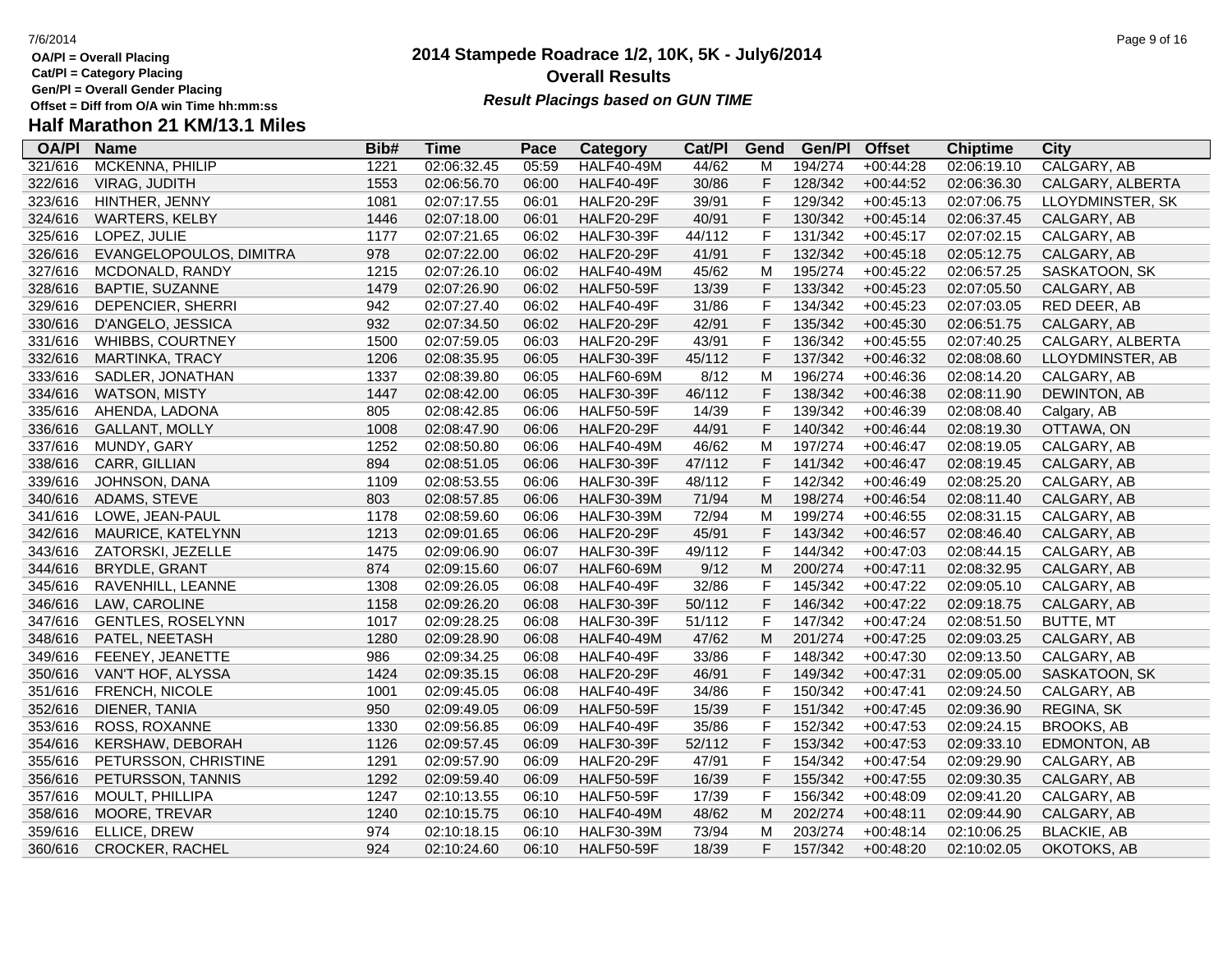**Cat/Pl = Category Placing**

**Gen/Pl = Overall Gender Placing**

# **Half Marathon 21 KM/13.1 Miles**

| <b>OA/PI</b> | <b>Name</b>             | Bib# | <b>Time</b> | Pace  | <b>Category</b>   | Cat/PI | Gend         | Gen/Pl  | <b>Offset</b> | <b>Chiptime</b> | <b>City</b>            |
|--------------|-------------------------|------|-------------|-------|-------------------|--------|--------------|---------|---------------|-----------------|------------------------|
| 361/616      | LEWIS, MEREDITH         | 1166 | 02:10:51.30 | 06:12 | <b>HALF30-39F</b> | 53/112 | F            | 158/342 | $+00:48:47$   | 02:10:11.35     | CALGARY, AB            |
| 362/616      | MCGIVERN, LEN           | 1216 | 02:10:53.60 | 06:12 | <b>HALF50-59M</b> | 42/68  | M            | 204/274 | $+00:48:49$   | 02:10:29.20     | CALGARY, AB            |
| 363/616      | <b>WAGNER, TESS</b>     | 1438 | 02:11:02.45 | 06:12 | <b>HALF20-29F</b> | 48/91  | F            | 159/342 | $+00:48:58$   | 02:10:31.80     | CALGARY, AB            |
| 364/616      | <b>JURIC, MARIJANA</b>  | 1116 | 02:11:02.55 | 06:12 | <b>HALF20-29F</b> | 49/91  | $\mathsf{F}$ | 160/342 | $+00:48:58$   | 02:10:31.75     | CALGARY, AB            |
| 365/616      | <b>BUCKLEY, COLLEEN</b> | 877  | 02:11:05.50 | 06:12 | <b>HALF40-49F</b> | 36/86  | $\mathsf{F}$ | 161/342 | $+00:49:01$   | 02:10:30.70     | COCHRANE, AB           |
| 366/616      | <b>BAMS, RHIANA</b>     | 833  | 02:11:10.00 | 06:12 | <b>HALF20-29F</b> | 50/91  | $\mathsf F$  | 162/342 | $+00:49:06$   | 02:10:44.20     | CALGARY, AB            |
| 367/616      | DOHLEN, CORY            | 952  | 02:11:10.25 | 06:13 | <b>HALF20-29M</b> | 29/34  | M            | 205/274 | $+00:49:06$   | 02:10:44.20     | CALGARY, AB            |
| 368/616      | HOY, DAVID              | 1092 | 02:11:18.70 | 06:13 | <b>HALF30-39M</b> | 74/94  | M            | 206/274 | $+00:49:14$   | 02:09:13.15     | CALGARY, AB            |
| 369/616      | MOISAN, CHRISTOPHER     | 1236 | 02:11:22.65 | 06:13 | <b>HALF30-39M</b> | 75/94  | М            | 207/274 | $+00:49:18$   | 02:11:15.25     | CALGARY, AB            |
| 370/616      | CZAPANSKIY, KRISTINE    | 930  | 02:11:23.90 | 06:13 | <b>HALF20-29F</b> | 51/91  | $\mathsf F$  | 163/342 | $+00:49:20$   | 02:11:11.55     | CHICAGO, IL            |
| 371/616      | CARPENTER, EMILY        | 891  | 02:11:24.90 | 06:13 | <b>HALF20-29F</b> | 52/91  | $\mathsf F$  | 164/342 | $+00:49:21$   | 02:10:57.45     | CALGARY, AB            |
| 372/616      | <b>WILKINS, LESLIE</b>  | 1501 | 02:11:28.45 | 06:13 | <b>HALF20-29F</b> | 53/91  | F            | 165/342 | $+00:49:24$   | 02:10:45.60     | CALGARY, AB            |
| 373/616      | GIESBRECHT, JENN        | 1021 | 02:11:28.60 | 06:13 | <b>HALF20-29F</b> | 54/91  | $\mathsf F$  | 166/342 | $+00:49:24$   | 02:11:01.05     | CALGARY, AB            |
| 374/616      | GIESBRECHT, GREG        | 1020 | 02:11:28.65 | 06:13 | <b>HALF50-59M</b> | 43/68  | M            | 208/274 | $+00:49:24$   | 02:11:00.60     | CALGARY, AB            |
| 375/616      | DRYSDALE, CARMEN        | 963  | 02:11:29.10 | 06:13 | <b>HALF30-39F</b> | 54/112 | $\mathsf{F}$ | 167/342 | $+00:49:25$   | 02:11:04.25     | CALGARY, AB            |
| 376/616      | DYSON, ANDREW           | 968  | 02:11:31.55 | 06:14 | <b>HALF30-39M</b> | 76/94  | M            | 209/274 | $+00:49:27$   | 02:10:47.25     | CALGARY, AB            |
| 377/616      | MANNING, ROSS           | 1550 | 02:11:41.45 | 06:14 | <b>HALF50-59M</b> | 44/68  | M            | 210/274 | $+00:49:37$   | 02:11:13.45     | CALGARY, AB            |
| 378/616      | TONKIN, CHRISTOPHER     | 1413 | 02:11:42.65 | 06:14 | <b>HALF30-39M</b> | 77/94  | M            | 211/274 | $+00:49:38$   | 02:11:06.60     | CALGARY, AB            |
| 379/616      | HARKER, HEATHER         | 1062 | 02:11:55.65 | 06:15 | <b>HALF40-49F</b> | 37/86  | $\mathsf F$  | 168/342 | $+00:49:51$   | 02:11:28.45     | CALGARY, AB            |
| 380/616      | ROSIE-PARON, DEBBIE     | 1326 | 02:12:25.25 | 06:16 | <b>HALF40-49F</b> | 38/86  | $\mathsf F$  | 169/342 | $+00:50:21$   | 02:06:05.15     | CALGARY, AB            |
| 381/616      | <b>ERICKSON, GRANT</b>  | 976  | 02:12:29.45 | 06:16 | <b>HALF40-49M</b> | 49/62  | M            | 212/274 | $+00:50:25$   | 02:11:52.50     | AIRDRIE, AB            |
| 382/616      | MARTIN DUNN, LETICIA    | 1205 | 02:12:42.85 | 06:17 | <b>HALF40-49F</b> | 39/86  | $\mathsf F$  | 170/342 | $+00:50:39$   | 02:12:29.75     | CALGARY, AB            |
| 383/616      | DAROWSKI, LUKASZ        | 937  | 02:12:43.85 | 06:17 | <b>HALF30-39M</b> | 78/94  | M            | 213/274 | $+00:50:40$   | 02:12:13.90     | CALGARY, AB            |
| 384/616      | JAZEBI, SAHAR           | 1107 | 02:12:53.80 | 06:17 | <b>HALF20-29F</b> | 55/91  | $\mathsf F$  | 171/342 | $+00:50:50$   | 02:12:20.10     | CALGARY, AB            |
| 385/616      | SAETRE, MARTIN          | 1338 | 02:12:53.90 | 06:17 | <b>HALF30-39M</b> | 79/94  | M            | 214/274 | $+00:50:50$   | 02:12:19.95     | CALGARY, AB            |
| 386/616      | PEDERSON, DAVID         | 1282 | 02:12:59.50 | 06:18 | <b>HALF30-39M</b> | 80/94  | M            | 215/274 | $+00:50:55$   | 02:09:49.10     | CALGARY, AB            |
| 387/616      | <b>KELLY, DOUG</b>      | 1489 | 02:13:04.20 | 06:18 | <b>HALF40-49M</b> | 50/62  | M            | 216/274 | $+00:51:00$   | 02:13:04.20     | CALGARY, ALBERTA       |
| 388/616      | MOORE, SARAH            | 1239 | 02:13:05.00 | 06:18 | <b>HALF20-29F</b> | 56/91  | F            | 172/342 | $+00:51:01$   | 02:12:44.10     | CALGARY, AB            |
| 389/616      | <b>CORBEIL, PHIL</b>    | 1481 | 02:13:10.65 | 06:18 | <b>HALF50-59M</b> | 45/68  | M            | 217/274 | $+00:51:06$   | 02:12:31.45     | CALGARY, ALBERTA       |
| 390/616      | DUECK, WARREN           | 1506 | 02:13:10.70 | 06:18 | <b>HALF50-59M</b> | 46/68  | M            | 218/274 | $+00:51:06$   | 02:12:38.80     | CALGARY, ALBERTA       |
| 391/616      | <b>BETTS, OLIVIA</b>    | 855  | 02:13:12.90 | 06:18 | <b>HALF20-29F</b> | 57/91  | $\mathsf F$  | 173/342 | $+00:51:09$   | 02:12:46.55     | WEST VANCOUVER, BO     |
| 392/616      | MACRAE, TILLY           | 1195 | 02:13:14.20 | 06:18 | <b>HALF20-29F</b> | 58/91  | $\mathsf F$  | 174/342 | $+00:51:10$   | 02:12:42.15     | CALGARY, AB            |
| 393/616      | LYLE, DIANNE            | 1180 | 02:13:23.85 | 06:19 | <b>HALF40-49F</b> | 40/86  | $\mathsf{F}$ | 175/342 | $+00:51:20$   | 02:12:56.30     | CALGARY, AB            |
| 394/616      | VERY, JEFF              | 1434 | 02:13:24.00 | 06:19 | <b>HALF50-59M</b> | 47/68  | M            | 219/274 | $+00:51:20$   | 02:11:19.90     | CALGARY, AB            |
| 395/616      | SUKOVIEFF, DONNA        | 1394 | 02:13:26.40 | 06:19 | <b>HALF60-69F</b> | 3/7    | $\mathsf F$  | 176/342 | $+00:51:22$   | 02:12:55.60     | <b>BRAGG CREEK, AB</b> |
| 396/616      | DE SOSA, MAUREEN        | 1482 | 02:13:31.85 | 06:19 | <b>HALF30-39F</b> | 55/112 | F            | 177/342 | $+00:51:28$   | 02:13:27.15     | CALGARY, ALBERTA       |
| 397/616      | BORGER, TAYLOR          | 862  | 02:13:33.00 | 06:19 | <b>HALF20-29F</b> | 59/91  | $\mathsf{F}$ | 178/342 | $+00:51:29$   | 02:12:55.45     | CALGARY, AB            |
| 398/616      | MACPHERSON, BERKLY      | 1191 | 02:13:33.10 | 06:19 | HALF19&UF         | 4/7    | $\mathsf F$  | 179/342 | $+00:51:29$   | 02:12:55.80     | CALGARY, AB            |
| 399/616      | HENDERSON, JIM          | 1070 | 02:13:36.55 | 06:19 | <b>HALF60-69M</b> | 10/12  | M            | 220/274 | $+00:51:32$   | 02:13:20.80     | CALGARY, AB            |
| 400/616      | SAIP, SUE               | 1340 | 02:13:36.60 | 06:19 | <b>HALF40-49F</b> | 41/86  | F            | 180/342 | $+00:51:32$   | 02:13:28.45     | QUESNEL, BC            |

### **2014 Stampede Roadrace 1/2, 10K, 5K - July6/2014 Overall Results**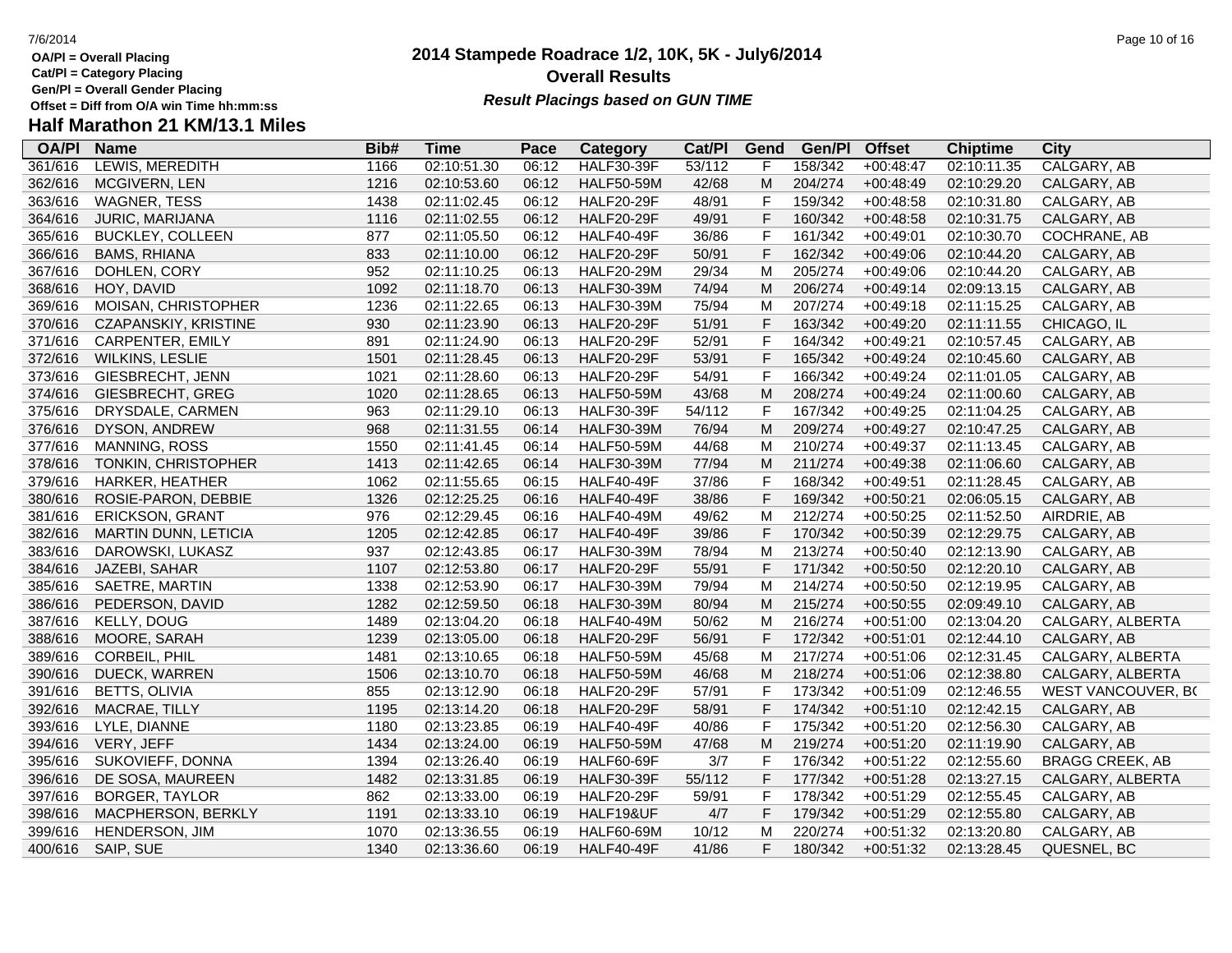**Cat/Pl = Category Placing**

**Gen/Pl = Overall Gender Placing**

# **Half Marathon 21 KM/13.1 Miles**

| <b>OA/PI</b> | <b>Name</b>             | Bib# | <b>Time</b> | Pace  | Category          | Cat/Pl | Gend           | Gen/Pl  | <b>Offset</b> | <b>Chiptime</b> | City             |
|--------------|-------------------------|------|-------------|-------|-------------------|--------|----------------|---------|---------------|-----------------|------------------|
| 401/616      | WITTAL, BRANDI          | 1464 | 02:13:42.65 | 06:20 | <b>HALF30-39F</b> | 56/112 | F              | 181/342 | $+00:51:38$   | 02:13:13.80     | CALGARY, AB      |
| 402/616      | MONTGOMERY, LISA        | 1238 | 02:13:44.10 | 06:20 | HALF40-49F        | 42/86  | $\mathsf F$    | 182/342 | $+00:51:40$   | 02:13:17.50     | CALGARY, AB      |
| 403/616      | <b>BROWN, MEGHAN</b>    | 870  | 02:13:45.65 | 06:20 | <b>HALF20-29F</b> | 60/91  | F              | 183/342 | $+00:51:41$   | 02:11:30.45     | CALGARY, AB      |
| 404/616      | <b>BOND, MADDISON</b>   | 861  | 02:13:47.40 | 06:20 | <b>HALF20-29F</b> | 61/91  | $\mathsf F$    | 184/342 | $+00:51:43$   | 02:11:32.35     | CALGARY, AB      |
| 405/616      | HILL, TINA              | 1079 | 02:13:47.40 | 06:20 | <b>HALF40-49F</b> | 43/86  | $\mathsf F$    | 185/342 | $+00:51:43$   | 02:13:37.85     | CALGARY, AB      |
| 406/616      | MIESZKALSKI, TED        | 1233 | 02:13:55.60 | 06:20 | <b>HALF50-59M</b> | 48/68  | M              | 221/274 | $+00:51:51$   | 02:13:29.25     | CALGARY, AB      |
| 407/616      | <b>GURR, DANIELLE</b>   | 1048 | 02:13:57.35 | 06:20 | <b>HALF20-29F</b> | 62/91  | $\mathsf{F}$   | 186/342 | $+00:51:53$   | 02:13:52.00     | LETHBRIDGE, AB   |
| 408/616      | ROMANIUK, RICHELLE      | 1325 | 02:13:59.95 | 06:21 | <b>HALF30-39F</b> | 57/112 | $\mathsf F$    | 187/342 | $+00:51:56$   | 02:01:59.95     | CONSORT, AB      |
| 409/616      | <b>ATICI, MEHMET</b>    | 820  | 02:14:04.60 | 06:21 | <b>HALF30-39M</b> | 81/94  | M              | 222/274 | $+00:52:00$   | 02:13:38.00     | CALGARY, AB      |
| 410/616      | SCHOFIELD, JESSIE       | 1348 | 02:14:17.10 | 06:21 | <b>HALF20-29F</b> | 63/91  | $\mathsf F$    | 188/342 | $+00:52:13$   | 02:14:00.80     | CALGARY, AB      |
| 411/616      | GNYRA, DIANA            | 1028 | 02:14:22.45 | 06:22 | <b>HALF30-39F</b> | 58/112 | $\mathsf F$    | 189/342 | $+00:52:18$   | 02:13:40.50     | OKOTOKS, AB      |
| 412/616      | JARRAH, JUAN            | 1106 | 02:14:23.05 | 06:22 | <b>HALF30-39M</b> | 82/94  | M              | 223/274 | $+00:52:19$   | 02:14:08.25     | CALGARY, AB      |
| 413/616      | <b>MORRIS, RACHAEL</b>  | 1243 | 02:14:27.00 | 06:22 | HALF40-49F        | 44/86  | $\mathsf F$    | 190/342 | $+00:52:23$   | 02:14:22.00     | CALGARY, AB      |
| 414/616      | HUSTEJ, SAMANTHA        | 1098 | 02:14:35.20 | 06:22 | <b>HALF20-29F</b> | 64/91  | $\mathsf F$    | 191/342 | $+00:52:31$   | 02:14:08.50     | CALGARY, AB      |
| 415/616      | WIEBE, KAILA            | 1458 | 02:14:35.45 | 06:22 | <b>HALF20-29F</b> | 65/91  | $\mathsf F$    | 192/342 | $+00:52:31$   | 02:14:03.10     | CALGARY, AB      |
| 416/616      | TREVOR, LES             | 1419 | 02:14:43.60 | 06:23 | <b>HALF50-59M</b> | 49/68  | M              | 224/274 | $+00:52:39$   | 02:14:28.40     | RED DEER, AB     |
| 417/616      | KOWALCHUK, ASHLEY       | 1142 | 02:14:58.50 | 06:23 | <b>HALF30-39F</b> | 59/112 | $\mathsf F$    | 193/342 | $+00:52:54$   | 02:12:57.45     | CALGARY, AB      |
| 418/616      | ATKINSON, MICHELLE      | 822  | 02:15:08.80 | 06:24 | <b>HALF30-39F</b> | 60/112 | $\mathsf F$    | 194/342 | $+00:53:05$   | 02:15:08.20     | CALGARY, AB      |
| 419/616      | WALSHE, SEAN            | 1443 | 02:15:24.20 | 06:25 | <b>HALF40-49M</b> | 51/62  | M              | 225/274 | $+00:53:20$   | 02:15:03.60     | LETHBRIDGE, AB   |
| 420/616      | POWELL, MARIE           | 1300 | 02:15:30.40 | 06:25 | <b>HALF40-49F</b> | 45/86  | $\mathsf F$    | 195/342 | $+00:53:26$   | 02:14:55.00     | CALGARY, AB      |
| 421/616      | KIM, ALICE              | 1128 | 02:15:33.05 | 06:25 | <b>HALF30-39F</b> | 61/112 | $\mathsf F$    | 196/342 | $+00:53:29$   | 02:13:24.65     | CALGARY, AB      |
| 422/616      | <b>CROCKER, MARK</b>    | 923  | 02:15:40.25 | 06:25 | <b>HALF50-59M</b> | 50/68  | M              | 226/274 | $+00:53:36$   | 02:15:18.00     | OKOTOKS, AB      |
| 423/616      | FENERTY, JENNIFER       | 1507 | 02:15:43.30 | 06:25 | <b>HALF30-39F</b> | 62/112 | $\mathsf F$    | 197/342 | $+00:53:39$   | 02:15:10.95     | CALGARY, AB      |
| 424/616      | LONG, MICHAEL           | 1511 | 02:15:43.45 | 06:25 | <b>HALF40-49M</b> | 52/62  | M              | 227/274 | $+00:53:39$   | 02:15:10.50     | CALGARY, ALBERTA |
| 425/616      | ALLAN, SCOTT            | 811  | 02:15:50.40 | 06:26 | <b>HALF40-49M</b> | 53/62  | M              | 228/274 | $+00:53:46$   | 02:15:18.30     | CALGARY, AB      |
| 426/616      | <b>BUSHELL, BRENT</b>   | 880  | 02:15:53.20 | 06:26 | <b>HALF50-59M</b> | 51/68  | M              | 229/274 | $+00:53:49$   | 02:15:25.15     | CALGARY, AB      |
| 427/616      | LIBIN, THU              | 1168 | 02:16:02.05 | 06:26 | <b>HALF40-49F</b> | 46/86  | F              | 198/342 | $+00:53:58$   | 02:15:42.80     | CALGARY, AB      |
| 428/616      | COWEN, TRACEY           | 919  | 02:16:10.00 | 06:27 | <b>HALF40-49F</b> | 47/86  | $\mathsf F$    | 199/342 | $+00:54:06$   | 02:15:38.40     | COCHRANE, AB     |
| 429/616      | <b>IWABUCHI, YUNO</b>   | 1102 | 02:16:17.35 | 06:27 | <b>HALF20-29F</b> | 66/91  | $\mathsf F$    | 200/342 | $+00:54:13$   | 02:15:48.85     | CALGARY, AB      |
| 430/616      | HANNA, PAULETTE         | 1057 | 02:16:18.30 | 06:27 | <b>HALF60-69F</b> | 4/7    | $\mathsf F$    | 201/342 | $+00:54:14$   | 02:15:17.70     | RED DEER, AB     |
| 431/616      | PURCHASE, KRISTA        | 1303 | 02:16:48.35 | 06:29 | <b>HALF30-39F</b> | 63/112 | $\mathsf{F}$   | 202/342 | $+00:54:44$   | 02:16:07.10     | CALGARY, AB      |
| 432/616      | PURCHASE, ANDREW        | 1302 | 02:16:48.55 | 06:29 | <b>HALF30-39M</b> | 83/94  | M              | 230/274 | $+00:54:44$   | 02:16:07.10     | CALGARY, AB      |
| 433/616      | HO, KRIS LAI CHING      | 1085 | 02:17:07.35 | 06:29 | <b>HALF50-59F</b> | 19/39  | $\mathsf F$    | 203/342 | $+00:55:03$   | 02:16:34.40     | CALGARY, AB      |
| 434/616      | HEFFERNAN, NIALL        | 1068 | 02:17:09.40 | 06:30 | <b>HALF20-29M</b> | 30/34  | M              | 231/274 | $+00:55:05$   | 02:16:50.15     | CALGARY, AB      |
| 435/616      | NEWTON, KIMBERLEY       | 1262 | 02:17:11.30 | 06:30 | <b>HALF30-39F</b> | 64/112 | $\mathsf F$    | 204/342 | $+00:55:07$   | 02:16:32.65     | COCHRANE, AB     |
| 436/616      | STOCKAN, DAWN           | 1391 | 02:17:12.10 | 06:30 | <b>HALF30-39F</b> | 65/112 | $\mathsf F$    | 205/342 | $+00:55:08$   | 02:16:34.25     | CALGARY, AB      |
| 437/616      | COTE MCKENNA, RACHEL    | 917  | 02:17:21.35 | 06:30 | <b>HALF30-39F</b> | 66/112 | $\overline{F}$ | 206/342 | $+00:55:17$   | 02:17:06.55     | CALGARY, AB      |
| 438/616      | <b>BROOKER, SHANNON</b> | 869  | 02:18:08.85 | 06:32 | <b>HALF40-49F</b> | 48/86  | $\mathsf F$    | 207/342 | $+00:56:05$   | 02:17:38.40     | CALGARY, AB      |
| 439/616      | YENNY, CORINNE          | 1473 | 02:18:08.85 | 06:32 | <b>HALF40-49F</b> | 49/86  | $\mathsf F$    | 208/342 | $+00:56:05$   | 02:17:38.50     | CALGARY, AB      |
| 440/616      | ALLEN, MADISON          | 812  | 02:18:14.20 | 06:33 | <b>HALF20-29F</b> | 67/91  | F              | 209/342 | $+00:56:10$   | 02:17:44.40     | EDMONTON, AB     |

## **2014 Stampede Roadrace 1/2, 10K, 5K - July6/2014 Overall Results**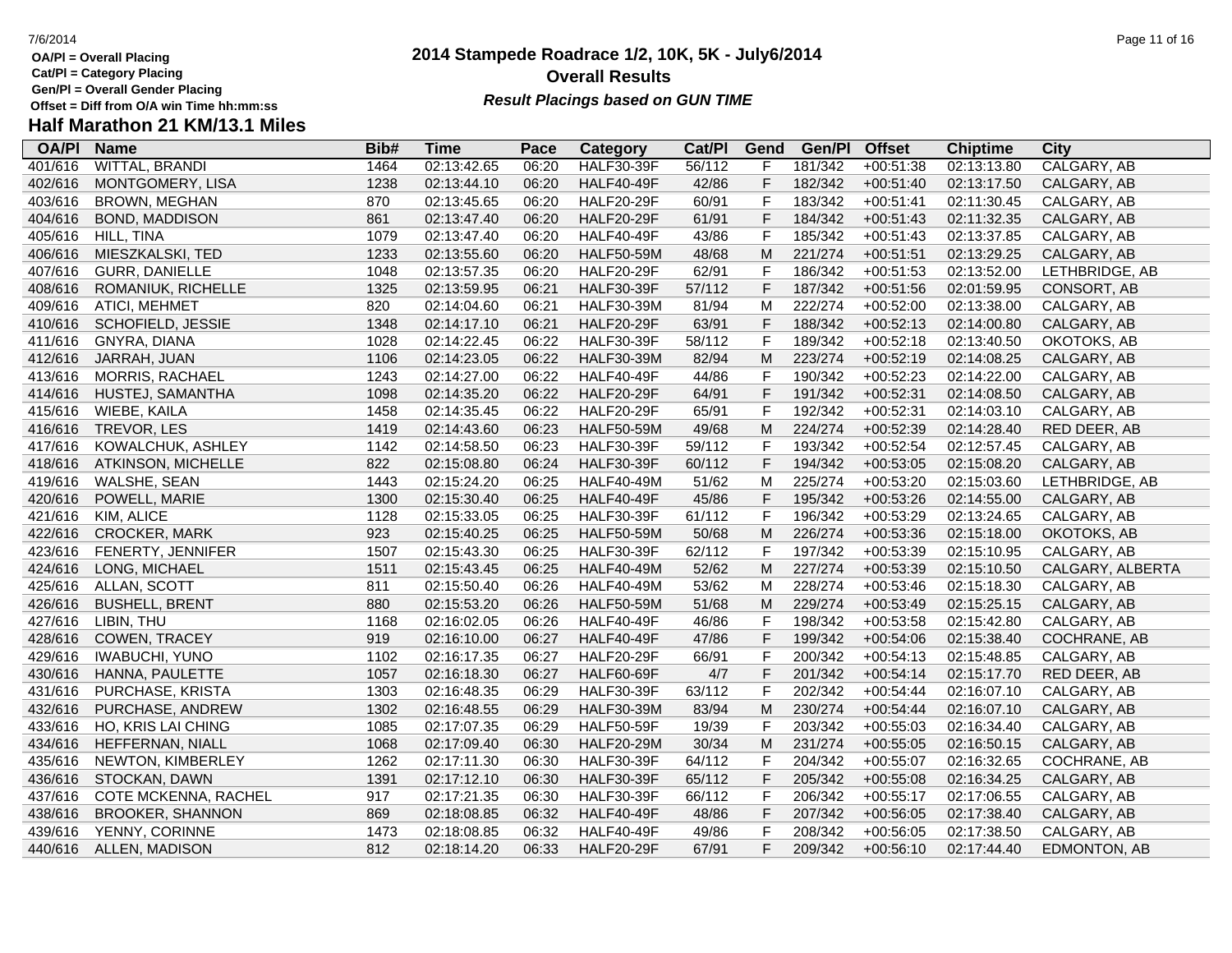**Cat/Pl = Category Placing**

**Gen/Pl = Overall Gender Placing**

# **Half Marathon 21 KM/13.1 Miles**

| <b>OA/PI</b> | <b>Name</b>               | Bib# | <b>Time</b> | Pace  | <b>Category</b>   | Cat/PI           | Gend         | Gen/Pl  | <b>Offset</b> | <b>Chiptime</b> | <b>City</b>       |
|--------------|---------------------------|------|-------------|-------|-------------------|------------------|--------------|---------|---------------|-----------------|-------------------|
| 441/616      | <b>BARRY, SIOBHAN</b>     | 839  | 02:18:25.80 | 06:33 | HALF19&UF         | $\overline{5/7}$ | F            | 210/342 | $+00:56:22$   | 02:18:02.50     | CALGARY, AB       |
| 442/616      | <b>BAILEY, SCOTT</b>      | 1524 | 02:18:26.00 | 06:33 | <b>HALF30-39M</b> | 84/94            | M            | 232/274 | $+00:56:22$   | 02:18:03.20     | CALGARY, ALBERTA  |
| 443/616      | <b>REABURN, TARA</b>      | 1309 | 02:18:36.90 | 06:34 | <b>HALF40-49F</b> | 50/86            | $\mathsf F$  | 211/342 | $+00:56:33$   | 02:18:04.15     | CALGARY, AB       |
| 445/616      | MATHIESON, CATHY          | 1210 | 02:18:47.10 | 06:34 | <b>HALF50-59F</b> | 20/39            | $\mathsf F$  | 213/342 | $+00:56:43$   | 02:18:17.45     | HIGH RIVER, AB    |
| 444/616      | MATHIESON, STEPHANIE      | 1212 | 02:18:47.10 | 06:34 | <b>HALF30-39F</b> | 67/112           | $\mathsf F$  | 212/342 | $+00:56:43$   | 02:18:17.40     | CALGARY, AB       |
| 446/616      | PAISH, JILL               | 1273 | 02:18:47.20 | 06:34 | <b>HALF40-49F</b> | 51/86            | $\mathsf F$  | 214/342 | $+00:56:43$   | 02:18:46.50     | CALGARY, AB       |
| 447/616      | LEAMY, PATRICK            | 1163 | 02:18:58.70 | 06:35 | <b>HALF40-49M</b> | 54/62            | M            | 233/274 | $+00:56:54$   | 02:18:33.15     | CALGARY, AB       |
| 448/616      | LEE, DENNIS               | 1164 | 02:19:09.30 | 06:35 | <b>HALF60-69M</b> | 11/12            | M            | 234/274 | $+00:57:05$   | 02:18:36.70     | CALGARY, AB       |
| 449/616      | <b>FARYNIUK, MELISSA</b>  | 984  | 02:19:14.10 | 06:35 | <b>HALF30-39F</b> | 68/112           | F            | 215/342 | $+00:57:10$   | 02:17:34.25     | FORT MCMURRAY, AB |
| 450/616      | DRAPER, IAN               | 958  | 02:19:14.95 | 06:35 | <b>HALF40-49M</b> | 55/62            | M            | 235/274 | $+00:57:11$   | 02:18:43.50     | CALGARY, AB       |
| 451/616      | CRAYNE, TAMMY             | 922  | 02:19:16.60 | 06:36 | <b>HALF30-39F</b> | 69/112           | $\mathsf F$  | 216/342 | $+00:57:12$   | 02:16:51.80     | CALGARY, AB       |
| 452/616      | PETERSON, LISA            | 1287 | 02:19:26.45 | 06:36 | <b>HALF40-49F</b> | 52/86            | F            | 217/342 | $+00:57:22$   | 02:18:56.80     | CALGARY, AB       |
| 453/616      | LINDSAY, MICHAEL          | 1172 | 02:19:39.40 | 06:37 | <b>HALF30-39M</b> | 85/94            | M            | 236/274 | $+00:57:35$   | 02:19:17.60     | TORONTO, ON       |
| 454/616      | LINDSAY, CARLY            | 1171 | 02:19:39.55 | 06:37 | <b>HALF30-39F</b> | 70/112           | $\mathsf F$  | 218/342 | $+00:57:35$   | 02:19:18.55     | TORONTO, ON       |
| 455/616      | WOODS, PHIL               | 1466 | 02:20:23.20 | 06:39 | <b>HALF20-29M</b> | 31/34            | M            | 237/274 | $+00:58:19$   | 02:20:11.35     | COLDTREAM, BC     |
| 456/616      | BRAY, ERIN                | 866  | 02:20:29.70 | 06:39 | <b>HALF30-39F</b> | 71/112           | $\mathsf F$  | 219/342 | $+00:58:25$   | 02:20:16.65     | CALGARY, AB       |
| 457/616      | PERRIN, CHRISTIE          | 1285 | 02:20:30.15 | 06:39 | <b>HALF30-39F</b> | 72/112           | $\mathsf{F}$ | 220/342 | $+00:58:26$   | 02:19:47.60     | CALGARY, AB       |
| 458/616      | DESTA, BARBARA            | 946  | 02:20:45.45 | 06:40 | <b>HALF30-39F</b> | 73/112           | $\mathsf F$  | 221/342 | $+00:58:41$   | 02:20:19.80     | CALGARY, AB       |
| 459/616      | CHIKARA, HONOUR           | 1573 | 02:20:50.25 | 06:40 | <b>HALF40-49M</b> | 56/62            | М            | 238/274 | $+00:58:46$   | 02:20:32.70     | CALGARY, AB       |
| 460/616      | COLWELL, TENNILLE         | 912  | 02:20:51.00 | 06:40 | <b>HALF30-39F</b> | 74/112           | F            | 222/342 | $+00:58:47$   | 02:20:22.25     | CALGARY, AB       |
| 461/616      | SAKUNDIAK, JUDY           | 1341 | 02:21:12.60 | 06:41 | <b>HALF50-59F</b> | 21/39            | $\mathsf{F}$ | 223/342 | $+00:59:08$   | 02:21:12.60     | CALGARY, AB       |
| 462/616      | GAMBLE, DEVON             | 1011 | 02:21:20.60 | 06:41 | <b>HALF30-39F</b> | 75/112           | $\mathsf F$  | 224/342 | $+00:59:16$   | 02:21:15.50     | CALGARY, AB       |
| 463/616      | DICKIN, ELIZABETH         | 949  | 02:21:38.10 | 06:42 | <b>HALF20-29F</b> | 68/91            | $\mathsf{F}$ | 225/342 | $+00:59:34$   | 02:21:00.05     | CALGARY, AB       |
| 464/616      | FORTIN, JEFF              | 997  | 02:21:43.30 | 06:43 | <b>HALF50-59M</b> | 52/68            | M            | 239/274 | $+00:59:39$   | 02:21:05.25     | CALGARY, AB       |
| 465/616      | SO, RAE                   | 1379 | 02:21:48.60 | 06:43 | <b>HALF50-59F</b> | 22/39            | $\mathsf F$  | 226/342 | $+00:59:44$   | 02:21:13.75     | CALGARY, AB       |
| 466/616      | <b>KENNY, JAMES</b>       | 1124 | 02:21:52.00 | 06:43 | <b>HALF50-59M</b> | 53/68            | M            | 240/274 | $+00:59:48$   | 02:21:14.75     | AIRDRIE, AB       |
| 467/616      | LITVINCHUK, STACEY        | 1174 | 02:22:19.05 | 06:44 | <b>HALF30-39F</b> | 76/112           | $\mathsf F$  | 227/342 | $+01:00:15$   | 02:22:16.40     | CALGARY, AB       |
| 468/616      | PARSONS, KARI             | 1279 | 02:22:33.40 | 06:45 | <b>HALF20-29F</b> | 69/91            | F            | 228/342 | $+01:00:29$   | 02:22:07.10     | CALGARY, AB       |
| 469/616      | <b>EATON, SHANE</b>       | 1562 | 02:22:33.85 | 06:45 | <b>HALF20-29M</b> | 32/34            | M            | 241/274 | $+01:00:30$   | 02:22:07.30     | CALGARY, ALBERTA  |
| 470/616      | VELTMAN, TIFFANY          | 1430 | 02:22:35.45 | 06:45 | <b>HALF20-29F</b> | 70/91            | $\mathsf F$  | 229/342 | $+01:00:31$   | 02:22:13.80     | CALGARY, AB       |
| 471/616      | THORNE, WENDY             | 1406 | 02:22:35.50 | 06:45 | <b>HALF50-59F</b> | 23/39            | F            | 230/342 | $+01:00:31$   | 02:22:13.05     | CALGARY, AB       |
| 472/616      | MENDOZA, EILEEN           | 1230 | 02:22:42.90 | 06:45 | <b>HALF20-29F</b> | 71/91            | $\mathsf F$  | 231/342 | $+01:00:39$   | 02:22:21.30     | CALGARY, AB       |
| 473/616      | HILL, BARB                | 1077 | 02:22:51.40 | 06:46 | <b>HALF50-59F</b> | 24/39            | $\mathsf F$  | 232/342 | $+01:00:47$   | 02:22:15.95     | CALGARY, AB       |
| 474/616      | GAQUI-ELEFANTE, ESMERALDA | 1508 | 02:22:53.25 | 06:46 | <b>HALF30-39F</b> | 77/112           | $\mathsf F$  | 233/342 | $+01:00:49$   | 02:22:21.20     | CALGARY, ALBERTA  |
| 475/616      | <b>VERBONAC, KIERA</b>    | 1431 | 02:23:07.15 | 06:47 | <b>HALF20-29F</b> | 72/91            | $\mathsf F$  | 234/342 | $+01:01:03$   | 02:22:52.30     | CALGARY, AB       |
| 476/616      | GIBSON, COLLETTE          | 1019 | 02:23:10.95 | 06:47 | <b>HALF40-49F</b> | 53/86            | $\mathsf F$  | 235/342 | $+01:01:07$   | 02:23:03.50     | CALGARY, AB       |
| 477/616      | CZUCZMAN, JEANNINE        | 931  | 02:23:11.15 | 06:47 | <b>HALF40-49F</b> | 54/86            | $\mathsf{F}$ | 236/342 | $+01:01:07$   | 02:23:04.20     | CALGARY, AB       |
| 478/616      | DROST, JAZMINE            | 960  | 02:23:22.00 | 06:47 | <b>HALF20-29F</b> | 73/91            | $\mathsf F$  | 237/342 | $+01:01:18$   | 02:22:45.00     | CALGARY, AB       |
| 479/616      | ROBINSON, HELEN           | 1324 | 02:23:28.00 | 06:47 | <b>HALF40-49F</b> | 55/86            | $\mathsf F$  | 238/342 | $+01:01:24$   | 02:22:56.35     | OKOTOKS, AB       |
| 480/616      | BRYAN, TAMMY              | 873  | 02:23:29.45 | 06:48 | <b>HALF30-39F</b> | 78/112           | F            | 239/342 | $+01:01:25$   | 02:23:02.70     | MEDICINE HAT, AB  |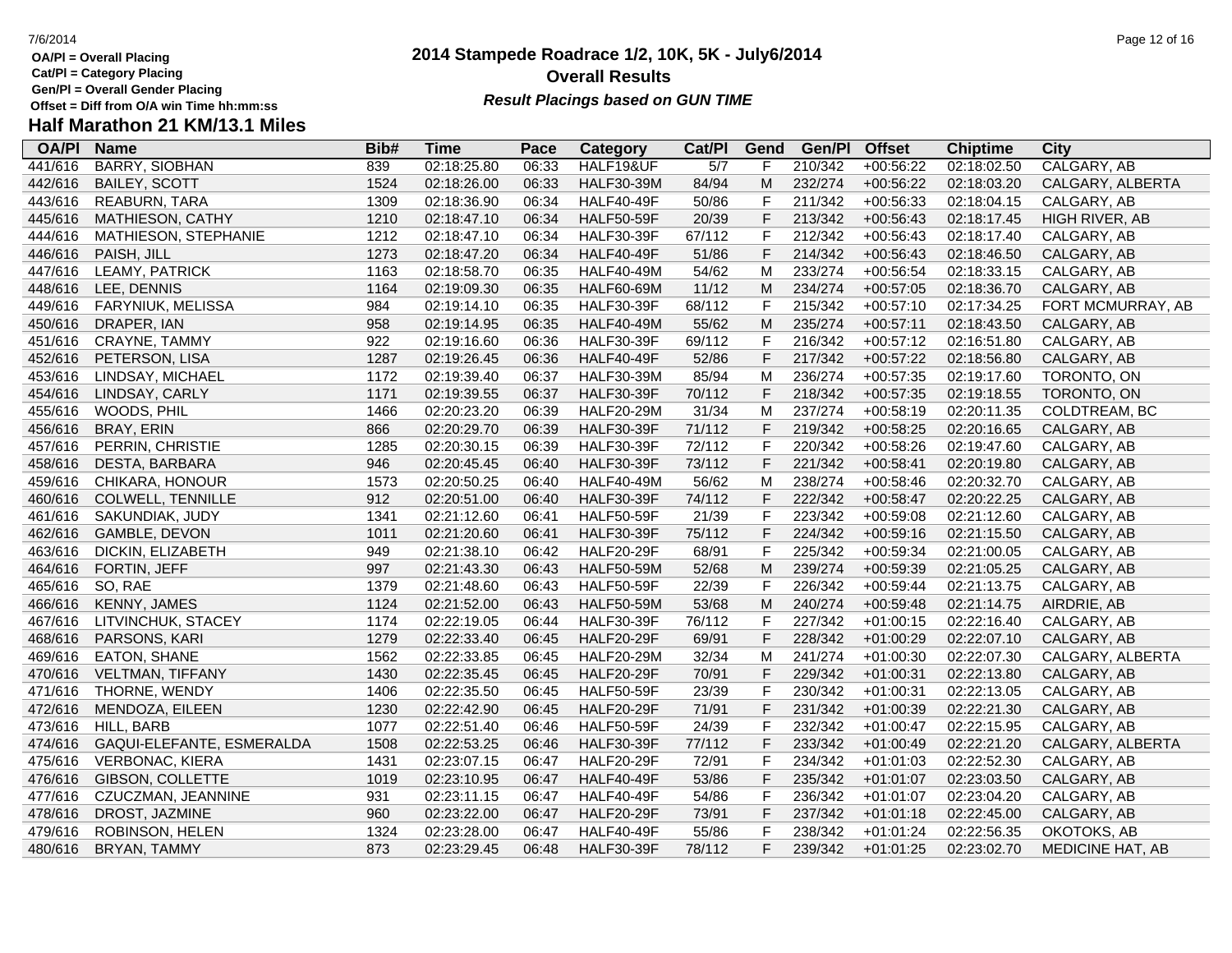- **Cat/Pl = Category Placing**
- **Gen/Pl = Overall Gender Placing**
- **Half Marathon 21 KM/13.1 Miles**

### **OA/Pl Name Bib# Time Category Cat/Pl Gen/Pl Pace Category Cat/PI Gend Gen/PI Offset Chiptime City**<br>06:48 HALF40-49F 56/86 F 240/342 +01:01:31 02:22:36.35 CALGARY.AB 481/616 WHITE, TABETHA 1454 02:23:35.40 06:48 HALF40-49F 56/86 F 240/342 +01:01:31 02:22:36.35 CALGARY, AB 482/616 MARSHALL, SUSAN 1202 02:23:43.25 06:48 HALF40-49F 57/86 F 241/342 +01:01:39 02:23:11.80 OKOTOKS, AB 483/616 PARKER, NAOMI 1277 02:23:49.95 06:49 HALF30-39F 79/112 F 242/342 +01:01:46 02:23:20.05 CALGARY, AB 484/616 AUSTIN, JOEL 823 02:24:26.00 06:50 HALF30-39M 86/94 M 242/274 +01:02:22 02:23:20.00 CALGARY, AB 485/616 ROBBLEE, MAGGIE 1321 02:24:30.50 06:50 HALF50-59F 25/39 F 243/342 +01:02:26 02:23:52.65 OLDS, AB 486/616 MENDEZ MANZANILLA, JORGE 1229 02:24:35.90 06:51 HALF40-49M 57/62 M 243/274 +01:02:32 02:24:03.20 CALGARY, AB 487/616 CHRISTOFFERSEN, MICHELLE 905 02:24:38.00 06:51 HALF40-49F 58/86 F 244/342 +01:02:34 02:23:57.45 CALGARY, AB 488/616 GRAJAUSKAS, MARINNA 1039 02:24:38.15 06:51 HALF19&UF 6/7 F 245/342 +01:02:34 02:24:13.65 CALGARY, AB 489/616 MCCREA, JENNIFER 1574 02:24:38.45 06:51 HALF30-39F 80/112 F 246/342 +01:02:34 02:23:57.95 CALGARY, AB 490/616 GRAJAUSKAS, ALGIS 1038 02:24:38.55 06:51 HALF50-59M 54/68 M 244/274 +01:02:34 02:24:13.50 CALGARY, AB 491/616 TOOTH, MARY 1415 02:24:41.95 06:51 HALF40-49F 59/86 F 247/342 +01:02:38 02:24:08.00 CALGARY, AB 492/616 TURMAINE, DANIELLE 1420 02:24:45.80 06:51 HALF40-49F 60/86 F 248/342 +01:02:42 02:24:16.20 CALGARY, AB 493/616 PEYMAN, FAEZEH 1294 02:24:52.65 06:51 HALF40-49F 61/86 F 249/342 +01:02:48 02:23:00.35 CALGARY, AB 494/616 HARDER, KATHERINE 1061 02:24:56.35 06:52 HALF20-29F 74/91 F 250/342 +01:02:52 02:24:21.70 CALGARY, AB 495/616 LEVEQUE, PETER 1549 02:25:10.30 06:52 HALF50-59M 55/68 M 245/274 +01:03:06 02:24:36.55 CALGARY, ALBERTA 496/616 BENNETT, JOE 848 02:25:32.60 06:53 HALF50-59M 56/68 M 246/274 +01:03:28 02:25:15.00 CALGARY, AB 497/616 DENHOLM, CAROL 1483 02:25:43.60 06:54 HALF40-49F 62/86 F 251/342 +01:03:39 02:25:09.00 CALGARY, ALBERTA 498/616 FROST, AMANDA 1004 02:25:53.45 06:54 HALF30-39F 81/112 F 252/342 +01:03:49 02:25:45.70 AIRDRIE, AB 499/616 ANDRINGA, BRENDA 817 02:26:00.20 06:55 HALF50-59F 26/39 F 253/342 +01:03:56 02:25:24.40 BLACKSTOCK, ON 500/616 HAEKEL, HERB 1051 02:26:14.50 06:55 HALF50-59M 57/68 M 247/274 +01:04:10 02:26:01.70 HIGH RIVER, AB 501/616 SCOTT, SHARLENE 1355 02:26:39.35 06:57 HALF40-49F 63/86 F 254/342 +01:04:35 02:26:20.20 CALGARY, AB 502/616 GREAVES, LISA 1040 02:26:45.70 06:57 HALF40-49F 64/86 F 255/342 +01:04:41 02:26:11.35 CALGARY, AB 503/616 BAKER, THERESA 831 02:26:51.45 06:57 HALF50-59F 27/39 F 256/342 +01:04:47 02:26:41.40 COCHRANE, AB 504/616 DALBY, NIKKI 934 02:26:53.50 06:57 HALF30-39F 82/112 F 257/342 +01:04:49 02:26:24.45 CALGARY, AB 505/616 CARLISLE, LAURA 888 02:26:53.80 06:57 HALF50-59F 28/39 F 258/342 +01:04:50 02:26:43.55 CALGARY, AB 506/616 FISHER, CHRIS 993 02:27:04.80 06:58 HALF30-39M 87/94 M 248/274 +01:05:01 02:26:51.05 RED DEER, AB 507/616 JAQUES, COURTNEY 1105 02:27:04.95 06:58 HALF30-39F 83/112 F 259/342 +01:05:01 02:26:31.70 CALGARY, AB 508/616 ESCOBEDO, SANDRA 977 02:27:05.75 06:58 HALF20-29F 75/91 F 260/342 +01:05:01 02:26:38.50 CALGARY, AB 509/616 HOPE, KATIE 1089 02:27:06.70 06:58 HALF30-39F 84/112 F 261/342 +01:05:02 02:26:38.05 CALGARY, AB 510/616 FREDREK, RUTH 999 02:27:10.35 06:58 HALF50-59F 29/39 F 262/342 +01:05:06 02:26:45.00 CALGARY, AB 511/616 KOT, JENNIFER 1141 02:27:15.10 06:58 HALF30-39F 85/112 F 263/342 +01:05:11 02:26:43.90 CALGARY, AB 512/616 MOLLO, ANNA 1237 02:27:16.90 06:58 HALF20-29F 76/91 F 264/342 +01:05:13 02:26:43.65 CALGARY, AB 513/616 ROBINSON, ANDREA 1323 02:27:25.30 06:59 HALF30-39F 86/112 F 265/342 +01:05:21 02:26:51.80 CALGARY, AB 514/616 MADRYGA, CHELSEA 1196 02:27:30.70 06:59 HALF20-29F 77/91 F 266/342 +01:05:26 02:26:58.55 CALGARY, AB 515/616 SPROULE, JARED 1383 02:27:44.65 07:00 HALF30-39M 88/94 M 249/274 +01:05:40 02:26:04.55 CALGARY, AB 516/616 STEW, KELSEY 1388 02:27:44.90 07:00 HALF20-29F 78/91 F 267/342 +01:05:41 02:26:04.80 CALGARY, AB 517/616 QUASCHNICK, SARAH 1304 02:27:54.00 07:00 HALF20-29F 79/91 F 268/342 +01:05:50 02:27:21.00 CALGARY, AB 518/616 EKEWENU, EBBY 971 02:27:58.10 07:00 HALF30-39F 87/112 F 269/342 +01:05:54 02:27:22.10 CALGARY, AB 519/616 GOGOL, BRITTANY 1029 02:27:58.75 07:00 HALF20-29F 80/91 F 270/342 +01:05:54 02:24:42.40 CALGARY, AB 520/616 GOGOL, FRANKLIN 1544 02:27:59.65 07:00 HALF50-59M 58/68 M 250/274 +01:05:55 02:24:44.30 CALGARY, AB

## **2014 Stampede Roadrace 1/2, 10K, 5K - July6/2014 Overall Results**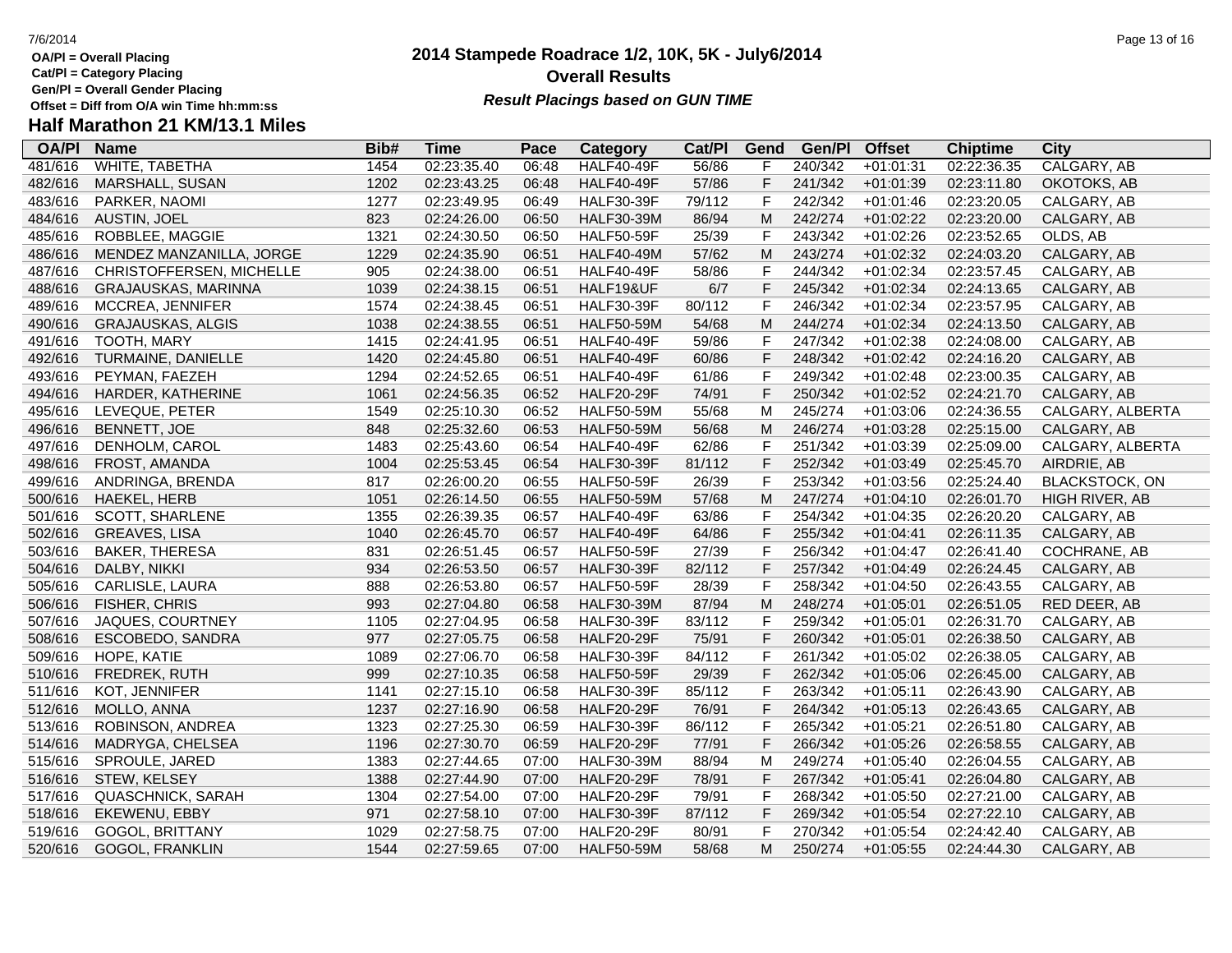- **OA/Pl = Overall Placing Cat/Pl = Category Placing**
- 
- **Gen/Pl = Overall Gender Placing**

### **2014 Stampede Roadrace 1/2, 10K, 5K - July6/2014** 7/6/2014 Page 14 of 16 **Overall Results Result Placings based on GUN TIME**

### **Half Marathon 21 KM/13.1 Miles**

| <b>OA/PI</b> | <b>Name</b>               | Bib# | Time        | Pace  | Category          | Cat/PI  | Gend           | Gen/Pl  | <b>Offset</b> | <b>Chiptime</b> | City                |
|--------------|---------------------------|------|-------------|-------|-------------------|---------|----------------|---------|---------------|-----------------|---------------------|
| 521/616      | <b>MORRISH, ALICIA</b>    | 1244 | 02:28:04.75 | 07:01 | <b>HALF40-49F</b> | 65/86   | F              | 271/342 | $+01:06:00$   | 02:27:25.95     | CALGARY, AB         |
| 522/616      | CARLSON, GISELLE          | 890  | 02:28:35.45 | 07:02 | <b>HALF40-49F</b> | 66/86   | F              | 272/342 | $+01:06:31$   | 02:28:31.90     | FONTHILL, ON        |
| 523/616      | WATTERWORTH, ELIZABETH    | 1448 | 02:28:54.95 | 07:03 | <b>HALF30-39F</b> | 88/112  | F              | 273/342 | $+01:06:51$   | 02:28:52.65     | CALGARY, AB         |
| 524/616      | DROST, MAUREEN            | 961  | 02:29:01.15 | 07:03 | <b>HALF60-69F</b> | 5/7     | F              | 274/342 | $+01:06:57$   | 02:28:23.95     | <b>EDMONTON, AB</b> |
| 525/616      | MURSCHELL, AMY            | 1256 | 02:29:14.70 | 07:04 | <b>HALF20-29F</b> | 81/91   | F              | 275/342 | $+01:07:10$   | 02:28:53.85     | CALGARY, AB         |
| 526/616      | <b>MAKI, KRISTEN</b>      | 1198 | 02:29:23.05 | 07:04 | <b>HALF20-29F</b> | 82/91   | $\mathsf F$    | 276/342 | $+01:07:19$   | 02:28:46.65     | CALGARY, AB         |
| 527/616      | CARLETON, NATALIE         | 887  | 02:29:24.15 | 07:04 | <b>HALF30-39F</b> | 89/112  | $\mathsf{F}$   | 277/342 | $+01:07:20$   | 02:28:50.70     | CALGARY, AB         |
| 528/616      | WALLACE, JAMIE            | 1441 | 02:29:26.35 | 07:04 | <b>HALF30-39F</b> | 90/112  | $\overline{F}$ | 278/342 | $+01:07:22$   | 02:28:50.65     | CALGARY, AB         |
| 529/616      | WALLACE, KERRY            | 1442 | 02:29:26.45 | 07:04 | <b>HALF50-59M</b> | 59/68   | M              | 251/274 | $+01:07:22$   | 02:28:50.45     | CALGARY, AB         |
| 530/616      | MACKENZIE, KRYSTA         | 1186 | 02:29:55.40 | 07:06 | <b>HALF30-39F</b> | 91/112  | $\mathsf F$    | 279/342 | $+01:07:51$   | 02:29:18.75     | AIRDRIE, AB         |
| 531/616      | MUIR, ALTHEA              | 1249 | 02:29:55.80 | 07:06 | <b>HALF30-39F</b> | 92/112  | F              | 280/342 | $+01:07:52$   | 02:29:19.00     | CALGARY, AB         |
| 532/616      | DENKLER, LARONDA          | 941  | 02:30:10.15 | 07:07 | <b>HALF50-59F</b> | 30/39   | F              | 281/342 | $+01:08:06$   | 02:29:30.95     | DELRAY BEACH, FL    |
| 533/616      | MACDONALD, JOSEPH         | 1183 | 02:30:12.60 | 07:07 | <b>HALF50-59M</b> | 60/68   | M              | 252/274 | $+01:08:08$   | 02:29:46.05     | CALGARY, AB         |
| 534/616      | FRIESEN, ERIN             | 1003 | 02:30:31.45 | 07:08 | <b>HALF30-39F</b> | 93/112  | F              | 282/342 | $+01:08:27$   | 02:30:04.35     | CALGARY, AB         |
| 535/616      | <b>BOLLMANN, THOMAS</b>   | 860  | 02:30:34.40 | 07:08 | <b>HALF20-29M</b> | 33/34   | M              | 253/274 | $+01:08:30$   | 02:30:09.40     | CALGARY, AB         |
| 536/616      | SAWATZKY, DANA            | 1344 | 02:30:34.45 | 07:08 | <b>HALF20-29F</b> | 83/91   | $\mathsf F$    | 283/342 | $+01:08:30$   | 02:30:09.25     | CALGARY, AB         |
| 537/616      | <b>BOLLMANN, BRIANNE</b>  | 859  | 02:30:34.80 | 07:08 | <b>HALF20-29F</b> | 84/91   | $\mathsf F$    | 284/342 | $+01:08:31$   | 02:30:08.70     | CALGARY, AB         |
| 538/616      | <b>BENKE, AMANDA</b>      | 846  | 02:30:35.75 | 07:08 | <b>HALF30-39F</b> | 94/112  | F              | 285/342 | $+01:08:31$   | 02:28:57.00     | CALGARY, AB         |
| 539/616      | <b>GERRITS, CATHERINE</b> | 1530 | 02:30:39.50 | 07:08 | <b>HALF30-39F</b> | 95/112  | $\mathsf{F}$   | 286/342 | $+01:08:35$   | 02:29:59.70     | CALGARY, AB         |
| 540/616      | KLITZKE, KEVIN            | 1133 | 02:30:47.30 | 07:08 | <b>HALF30-39M</b> | 89/94   | M              | 254/274 | $+01:08:43$   | 02:30:11.65     | CALGARY, AB         |
| 541/616      | HIRSCHE, JULIE            | 1082 | 02:31:12.00 | 07:09 | <b>HALF40-49F</b> | 67/86   | $\mathsf{F}$   | 287/342 | $+01:09:08$   | 02:31:05.70     | OKOTOKS, AB         |
| 542/616      | STASZEWSKI, NIKKI         | 1384 | 02:31:23.00 | 07:10 | <b>HALF30-39F</b> | 96/112  | $\mathsf{F}$   | 288/342 | $+01:09:19$   | 02:31:03.00     | CALGARY, AB         |
| 543/616      | ALKALAY, KIM              | 809  | 02:31:54.15 | 07:11 | <b>HALF30-39F</b> | 97/112  | $\mathsf F$    | 289/342 | $+01:09:50$   | 02:31:45.90     | COQUITLAM, BC       |
| 544/616      | MOSS DONSKY, MICHELE      | 1246 | 02:32:00.90 | 07:12 | <b>HALF50-59F</b> | 31/39   | F              | 290/342 | $+01:09:57$   | 02:31:54.45     | CALGARY, AB         |
| 545/616      | <b>BETTS, BILL</b>        | 854  | 02:32:48.15 | 07:14 | <b>HALF50-59M</b> | 61/68   | M              | 255/274 | $+01:10:44$   | 02:32:21.60     | CALGARY, AB         |
| 546/616      | <b>GREER, NIKKI</b>       | 1043 | 02:32:53.20 | 07:14 | <b>HALF30-39F</b> | 98/112  | $\mathsf F$    | 291/342 | $+01:10:49$   | 02:32:18.35     | EDMONTON, AB        |
| 547/616      | MCISAAC, BEVERLEY         | 1492 | 02:33:02.05 | 07:15 | <b>HALF50-59F</b> | 32/39   | $\mathsf{F}$   | 292/342 | $+01:10:58$   | 02:32:59.60     | ST. JOHN'S, NL      |
| 548/616      | SPENCER, JANICE           | 1381 | 02:33:10.80 | 07:15 | <b>HALF40-49F</b> | 68/86   | $\mathsf F$    | 293/342 | $+01:11:07$   | 02:32:35.45     | CALGARY, AB         |
| 549/616      | DORN, KARYANN             | 1505 | 02:33:16.55 | 07:15 | <b>HALF30-39F</b> | 99/112  | $\mathsf F$    | 294/342 | $+01:11:12$   | 02:33:09.20     | CALGARY, ALBERTA    |
| 550/616      | CARPENTIER, JOSEE         | 893  | 02:33:17.15 | 07:15 | <b>HALF40-49F</b> | 69/86   | $\mathsf F$    | 295/342 | $+01:11:13$   | 02:33:13.30     | GATINEAU, QC        |
| 551/616      | ELLICE, DEBORAH           | 973  | 02:33:34.05 | 07:16 | <b>HALF40-49F</b> | 70/86   | $\mathsf{F}$   | 296/342 | $+01:11:30$   | 02:32:55.30     | <b>BLACKIE, AB</b>  |
| 552/616      | THURBER LARSEN, LAURA     | 1407 | 02:33:34.40 | 07:16 | <b>HALF40-49F</b> | 71/86   | F              | 297/342 | $+01:11:30$   | 02:32:55.75     | <b>BLACKIE, AB</b>  |
| 553/616      | FAHR, HEATHER             | 980  | 02:33:48.05 | 07:17 | <b>HALF20-29F</b> | 85/91   | F              | 298/342 | $+01:11:44$   | 02:33:12.90     | CALGARY, AB         |
| 554/616      | STEEL, CARMELLE           | 1498 | 02:35:00.20 | 07:20 | <b>HALF40-49F</b> | 72/86   | $\mathsf F$    | 299/342 | $+01:12:56$   | 02:34:54.15     | CLARESHOLM, AB      |
| 555/616      | VAIDYA, ABHAY             | 1422 | 02:35:12.60 | 07:21 | <b>HALF30-39M</b> | 90/94   | M              | 256/274 | $+01:13:08$   | 02:34:58.30     | CALGARY, AB         |
| 556/616      | <b>BENSON, TRENT</b>      | 853  | 02:35:17.20 | 07:21 | <b>HALF50-59M</b> | 62/68   | M              | 257/274 | $+01:13:13$   | 02:34:48.05     | CARSTAIRS, AB       |
| 557/616      | ORR, ROB                  | 1493 | 02:35:30.15 | 07:22 | <b>HALF40-49M</b> | 58/62   | M              | 258/274 | $+01:13:26$   | 02:35:22.95     | CALGARY, ALBERTA    |
| 558/616      | HOBDEN, LESLEY            | 1086 | 02:35:35.65 | 07:22 | <b>HALF40-49F</b> | 73/86   | F              | 300/342 | $+01:13:31$   | 02:34:56.25     | <b>KELOWNA, BC</b>  |
| 559/616      | <b>BURAK, RACHEL ANN</b>  | 879  | 02:35:59.15 | 07:23 | <b>HALF30-39F</b> | 100/112 | F              | 301/342 | $+01:13:55$   | 02:27:39.15     | CALGARY, AB         |
| 560/616      | PARKS, NICOLE             | 1278 | 02:36:29.65 | 07:24 | <b>HALF40-49F</b> | 74/86   | F              | 302/342 | $+01:14:25$   | 02:36:24.30     | COCHRANE, AB        |
|              |                           |      |             |       |                   |         |                |         |               |                 |                     |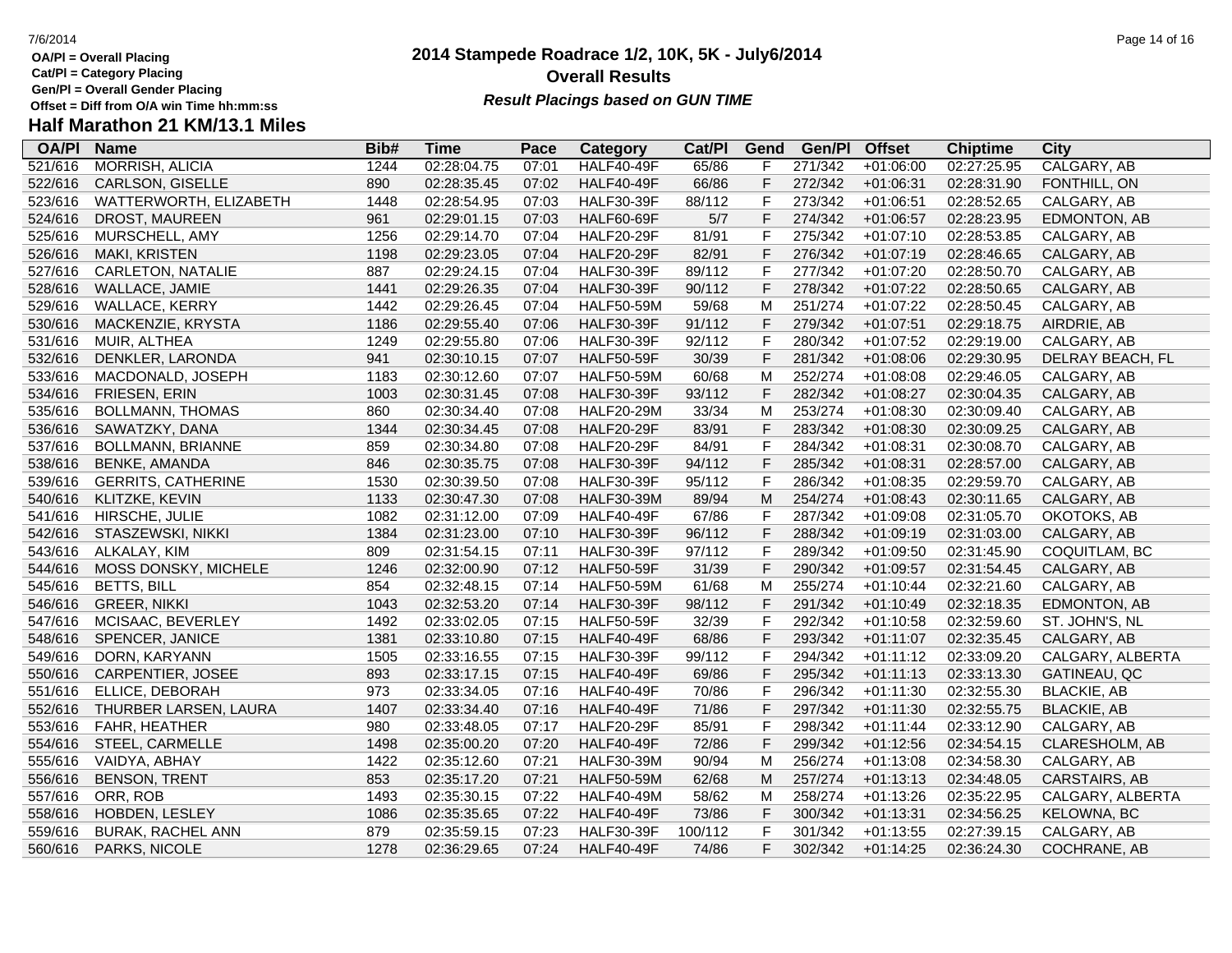**Cat/Pl = Category Placing**

**Gen/Pl = Overall Gender Placing**

# **Half Marathon 21 KM/13.1 Miles**

| <b>OA/PI</b> | <b>Name</b>              | Bib# | <b>Time</b> | Pace  | <b>Category</b>   | Cat/PI  | Gend           | Gen/Pl  | <b>Offset</b> | <b>Chiptime</b> | City                 |
|--------------|--------------------------|------|-------------|-------|-------------------|---------|----------------|---------|---------------|-----------------|----------------------|
| 561/616      | ELIE, STEPHANIE          | 972  | 02:36:33.50 | 07:25 | <b>HALF40-49F</b> | 75/86   | F              | 303/342 | $+01:14:29$   | 02:31:27.90     | CHINO HILLS, CA      |
| 562/616      | NILSON, AMANDA           | 1263 | 02:36:41.20 | 07:25 | <b>HALF30-39F</b> | 101/112 | $\mathsf F$    | 304/342 | $+01:14:37$   | 02:36:39.60     | CALGARY, ALBERTA     |
| 563/616      | TO, GARY                 | 1411 | 02:36:41.65 | 07:25 | <b>HALF40-49M</b> | 59/62   | M              | 259/274 | $+01:14:37$   | 02:36:29.50     | CALGARY, AB          |
| 564/616      | <b>SCOTT, ROBERT</b>     | 1354 | 02:36:57.35 | 07:26 | <b>HALF40-49M</b> | 60/62   | M              | 260/274 | $+01:14:53$   | 02:36:48.60     | CALGARY, AB          |
| 565/616      | ANDERSON, AMY            | 815  | 02:37:50.30 | 07:28 | <b>HALF40-49F</b> | 76/86   | $\mathsf{F}$   | 305/342 | $+01:15:46$   | 02:37:20.35     | CALGARY, AB          |
| 566/616      | FIELDING, ALLISON        | 992  | 02:38:44.90 | 07:31 | <b>HALF30-39F</b> | 102/112 | $\mathsf{F}$   | 306/342 | $+01:16:41$   | 02:38:32.65     | CALGARY, AB          |
| 568/616      | AWDE, JOEL               | 825  | 02:38:45.15 | 07:31 | <b>HALF30-39M</b> | 91/94   | M              | 261/274 | $+01:16:41$   | 02:38:33.40     | CARSTAIRS, AB        |
| 567/616      | AWDE, JEN                | 824  | 02:38:45.15 | 07:31 | <b>HALF30-39F</b> | 103/112 | F              | 307/342 | $+01:16:41$   | 02:38:32.70     | CARSTAIRS, AB        |
| 569/616      | <b>OUELLET, SHIRLEY</b>  | 1270 | 02:39:12.75 | 07:32 | <b>HALF30-39F</b> | 104/112 | $\mathsf{F}$   | 308/342 | $+01:17:08$   | 02:39:10.60     | MORINVILLE, AB       |
| 570/616      | PALMER, SCOTT            | 1519 | 02:39:13.85 | 07:32 | <b>HALF50-59M</b> | 63/68   | M              | 262/274 | $+01:17:10$   | 02:38:47.80     | CALGARY, AB          |
| 571/616      | PALMER, NANCY            | 1518 | 02:39:14.05 | 07:32 | <b>HALF50-59F</b> | 33/39   | $\mathsf F$    | 309/342 | $+01:17:10$   | 02:38:47.20     | CALGARY, ALBERTA     |
| 572/616      | <b>BRYSON, MIKE</b>      | 875  | 02:39:20.40 | 07:33 | <b>HALF50-59M</b> | 64/68   | M              | 263/274 | $+01:17:16$   | 02:38:49.20     | FORT MCMURRAY, AB    |
| 573/616      | <b>HAMILTON, CHRIS</b>   | 1055 | 02:39:59.75 | 07:34 | <b>HALF30-39M</b> | 92/94   | M              | 264/274 | $+01:17:55$   | 02:39:20.00     | CALGARY, AB          |
| 574/616      | KING, AMANDA             | 1130 | 02:40:24.75 | 07:36 | <b>HALF20-29F</b> | 86/91   | $\mathsf F$    | 310/342 | $+01:18:20$   | 02:40:15.10     | CALGARY, AB          |
| 575/616      | GARSTAD, TINA            | 1015 | 02:42:05.70 | 07:40 | <b>HALF40-49F</b> | 77/86   | $\mathsf{F}$   | 311/342 | $+01:20:01$   | 02:41:31.60     | CALGARY, AB          |
| 576/616      | <b>HEWITT, KAREN</b>     | 1075 | 02:42:20.50 | 07:41 | <b>HALF50-59F</b> | 34/39   | $\mathsf{F}$   | 312/342 | $+01:20:16$   | 02:41:55.85     | CALGARY, AB          |
| 577/616      | WISENER, CAROLYNN        | 1463 | 02:42:27.25 | 07:41 | <b>HALF50-59F</b> | 35/39   | $\mathsf{F}$   | 313/342 | $+01:20:23$   | 02:42:11.50     | CALGARY, AB          |
| 578/616      | KRUISENGA, MARGARET      | 1147 | 02:42:27.40 | 07:41 | <b>HALF40-49F</b> | 78/86   | $\mathsf{F}$   | 314/342 | $+01:20:23$   | 02:42:12.50     | CALGARY, AB          |
| 579/616      | CAYER BOUCHARD, DANIELLE | 897  | 02:42:40.65 | 07:42 | <b>HALF50-59F</b> | 36/39   | $\mathsf F$    | 315/342 | $+01:20:36$   | 02:42:04.40     | CALGARY, AB          |
| 580/616      | KOOPERBERG, RONAYE       | 1138 | 02:42:42.90 | 07:42 | <b>HALF30-39F</b> | 105/112 | $\mathsf F$    | 316/342 | $+01:20:39$   | 02:42:33.50     | CALGARY, AB          |
| 581/616      | KAWAISHI, HIROSHI        | 1118 | 02:42:57.95 | 07:43 | <b>HALF40-49M</b> | 61/62   | M              | 265/274 | $+01:20:54$   | 02:42:53.20     | URAYASU, CHIBA       |
| 582/616      | MATHIESON, LARRY         | 1211 | 02:43:47.45 | 07:45 | <b>HALF40-49M</b> | 62/62   | M              | 266/274 | $+01:21:43$   | 02:43:44.60     | HIGH RIVER, AB       |
| 583/616      | TOREN, BELLANNE          | 1416 | 02:44:11.70 | 07:46 | <b>HALF60-69F</b> | 6/7     | $\mathsf{F}$   | 317/342 | $+01:22:07$   | 02:44:11.40     | CANMORE, AB          |
| 584/616      | HUDSON, CAROL            | 1095 | 02:44:51.40 | 07:48 | <b>HALF50-59F</b> | 37/39   | $\mathsf F$    | 318/342 | $+01:22:47$   | 02:44:25.95     | CALGARY, AB          |
| 585/616      | SIDHU, SATVINDER         | 1497 | 02:45:29.55 | 07:50 | <b>HALF30-39M</b> | 93/94   | M              | 267/274 | $+01:23:25$   | 02:45:22.50     | CALGARY, AB          |
| 586/616      | ALLAN, MEREDITH          | 810  | 02:46:24.80 | 07:53 | <b>HALF20-29F</b> | 87/91   | $\mathsf{F}$   | 319/342 | $+01:24:21$   | 02:45:51.05     | LONDON, ON           |
| 587/616      | ROSS, REBECCA            | 1329 | 02:47:07.45 | 07:55 | <b>HALF20-29F</b> | 88/91   | $\mathsf{F}$   | 320/342 | $+01:25:03$   | 02:47:04.60     | CALGARY, AB          |
| 588/616      | LAU, CAM                 | 1155 | 02:47:35.05 | 07:56 | <b>HALF40-49F</b> | 79/86   | $\mathsf{F}$   | 321/342 | $+01:25:31$   | 02:47:25.20     | CALGARY, AB          |
| 589/616      | SYLLIBOY, JENNIFER       | 1398 | 02:48:00.15 | 07:57 | <b>HALF30-39F</b> | 106/112 | $\mathsf{F}$   | 322/342 | $+01:25:56$   | 02:47:53.40     | CALGARY, AB          |
| 590/616      | TONKIN, DANIELLE         | 1414 | 02:48:15.20 | 07:58 | <b>HALF20-29F</b> | 89/91   | $\mathsf F$    | 323/342 | $+01:26:11$   | 02:48:12.30     | CALGARY, AB          |
| 591/616      | REMOLACIO, MANILYN       | 1551 | 02:48:29.35 | 07:59 | <b>HALF20-29F</b> | 90/91   | F              | 324/342 | $+01:26:25$   | 02:48:21.55     | CALGARY, ALBERTA     |
| 592/616      | HENDERSON, CANDACE       | 1069 | 02:48:41.80 | 07:59 | <b>HALF30-39F</b> | 107/112 | $\overline{F}$ | 325/342 | $+01:26:38$   | 02:48:28.85     | AIRDRIE, AB          |
| 593/616      | <b>BRANDWAGT, JOHN</b>   | 865  | 02:54:57.40 | 08:17 | <b>HALF50-59M</b> | 65/68   | M              | 268/274 | $+01:32:53$   | 02:54:48.30     | CALGARY, AB          |
| 594/616      | PEDERSON, SARAH          | 1283 | 02:58:13.05 | 08:26 | <b>HALF30-39F</b> | 108/112 | $\mathsf F$    | 326/342 | $+01:36:09$   | 02:57:42.80     | CALGARY, AB          |
| 595/616      | PARAGAS, DOMINGUILIO     | 1276 | 02:58:36.65 | 08:27 | <b>HALF50-59M</b> | 66/68   | M              | 269/274 | $+01:36:32$   | 02:58:28.50     | CALGARY, AB          |
| 596/616      | SCHWEITZER, SAM          | 1353 | 02:58:39.70 | 08:28 | <b>HALF50-59M</b> | 67/68   | M              | 270/274 | $+01:36:35$   | 02:58:35.65     | MARLBORO, NJ         |
| 597/616      | ALLEN, MARCIA            | 813  | 02:58:41.60 | 08:28 | <b>HALF40-49F</b> | 80/86   | $\mathsf F$    | 327/342 | $+01:36:37$   | 02:58:06.15     | CALGARY, AB          |
| 598/616      | REDMAN, AMY              | 1313 | 03:00:34.20 | 08:33 | <b>HALF30-39F</b> | 109/112 | $\mathsf{F}$   | 328/342 | $+01:38:30$   | 02:59:58.65     | CALGARY, AB          |
| 599/616      | <b>BENSON, BONNIE</b>    | 850  | 03:01:10.00 | 08:35 | <b>HALF50-59F</b> | 38/39   | F              | 329/342 | $+01:39:06$   | 03:01:08.15     | <b>CARSTAIRS, AB</b> |
| 600/616      | FAYYAZ, SARAH            | 1542 | 03:01:49.40 | 08:37 | <b>HALF40-49F</b> | 81/86   | F              | 330/342 | $+01:39:45$   | 03:01:21.25     | CALGARY, AB          |

## **2014 Stampede Roadrace 1/2, 10K, 5K - July6/2014 Overall Results**